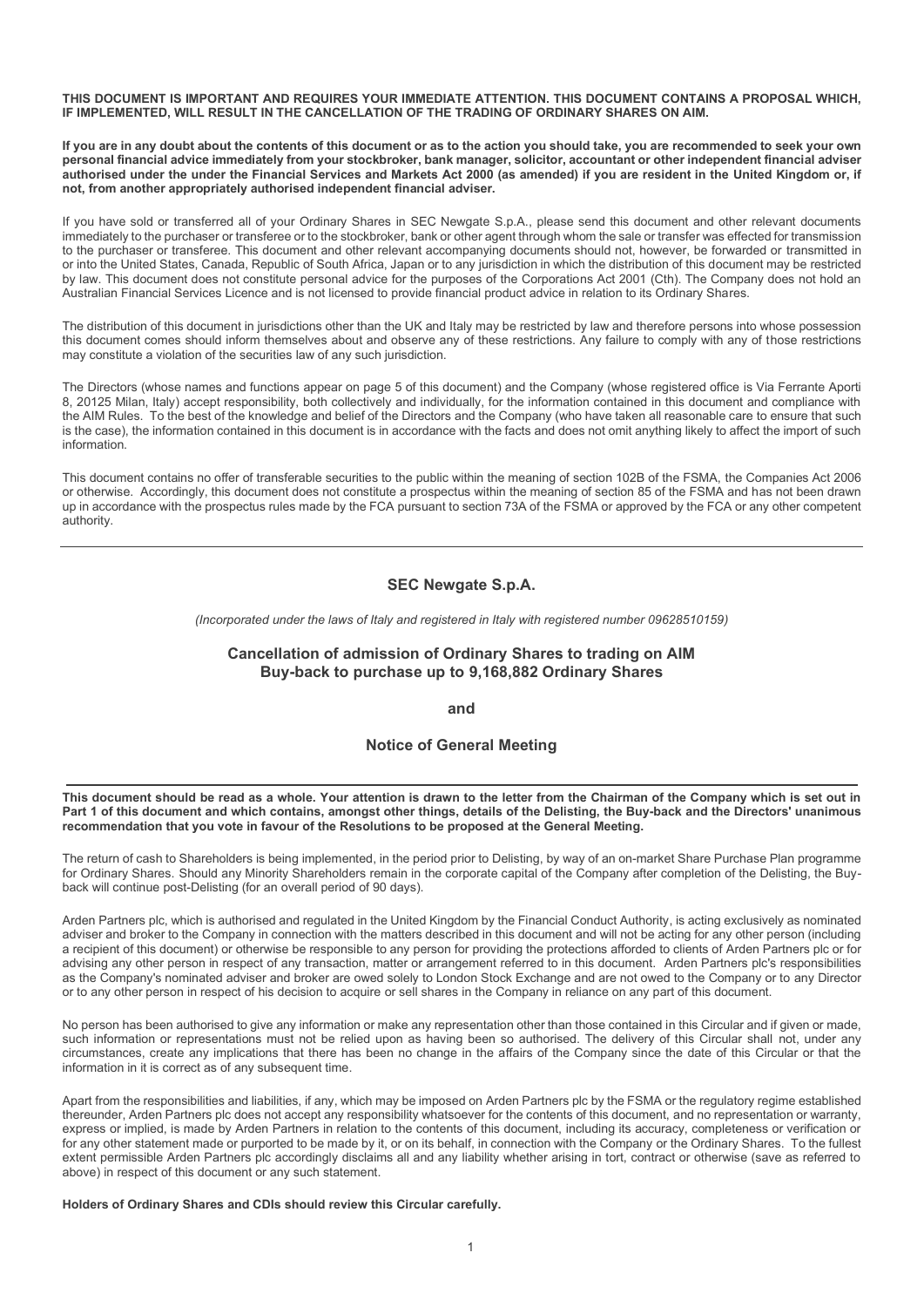Notice of a General Meeting of SEC Newgate S.p.A., to be held at 11:00 a.m. (CET) / 10:00 a.m. (UK) on 10 February 2022, is set out at the shareholders with vorting rights have the right to attend of the Shareholders Meeti Notice of a General Meeting of SEC Newgate S.p.A., to be held at 11:00 a.m. (CET) / 10:00 a.m. (UK) on 10 February 2022, is set out at the<br>end of this document. Shareholders with voting rights have the right to attend the of Legislative Decree no. 58/98, the entitlement to participate in the Shareholders' Meeting and to vote is subject to the receipt by the Company of the notice issued by an authorised intermediary in accordance with current legislation. Therefore, we invite the Shareholders<br>holding CDIs, representing SEC Newgate S.p.A. Ordinary Shares, listed on AIM to conta Notice of a General Meeting of SEC Newgate S.p.A., to be held at 11:00 a.m. (CET) / 10:00 a.m. (UK) on 10 February 2022, is set out at the<br>end of this document. Shareholders with voting rights have the right to attend the Notice of a General Meeting of SEC Newgate S.p.A., to be held at 11:00 a.m. (CET) / 10:00 a.m. (UK) on 10 February 2022, is set out at the<br>end of this document. Shareholders with voting rights have the right to attend the the end of the seventh trading day prior to the date set for the Shareholders' Meeting on first call. However, the right of CDI Holders to attend and vote remains unaffected if the communications are received by the Company from the CDI Intermediary after the aforesaid deadline, provided that they are received before the beginning of the proceedings of the shareholders' meeting of the first call.

Pursuant to Article 106, paragraph 2, of D. L. no. 18 of March 17, 2020 on "Measures to strengthen the National Health Service and economic support for families, workers and businesses related to the epidemiological emergency from COVID-19", converted with amendments into Law no. 27 of April 24, 2020, whose effectiveness has been last extended by Decree-Law no. 228 of December 20, 2021 (the "Decree"), the Shareholders' Meeting will be held exclusively by means of telecommunications that will ensure the identification of participants, their participation and the exercise of voting rights, without in any case the need for the chairman and the secretary taking the minutes to be in the same place. Voting procedures by correspondence or electronic means are not envisaged. The Company will provide the shareholders' entitled to attend the Shareholders' Meeting and exercise their voting rights with appropriate instructions to allow access to the meeting after identifying the participants. Those entitled to participate in the Shareholders' Meeting and exercise their voting rights must send a request to the address secrp@legalmail.it enclosing the aforementioned documentation certifying their entitlement to participate in the Shareholders' Meeting and exercise their voting rights pursuant to Article 83-sexies of Legislative Decree no. 58/98, with an Identification Document (in case of a legal entity, copies of the documentation proving the powers of representation to be attached). To facilitate the verification activities, the Company recommends that the documentation should be sent promptly and<br>in any case by 9 February 2022. The Company may ask for further documentation for the pu Notice of a General Meeting of SEC Newgate S.p.A., to be held at 11:00 a.m. (IET) / 10:00 a.m. (IK) on 10 February 2022, is set out at the<br>end of this document. Shareholders with voting rights have the right to attend the take part in the shareholders' meeting and exercise voting rights. of Legislative Decree in . 8988, the entitlement to participate in the Shareholders' Meeting and to vote is subject to the receiver by the company of the Company's registered office. The company of the company of the compa Company of the noitic issued by an authorised this means of the constants with current legislation. The forestore with the Shareholders<br>(CDI Internetiality). The Company must receive voting instructions from the CDI Intern participans, their participation and the extends to voring mini-with and case the neuro the circular and the company in the company of the same place. Voring procedures by correspondence or electronic means are not the tra

# VOTING BY PROXY

Those entitled to vote may appoint a representative in the Shareholders' Meeting by providing a written proxy, in accordance with the laws and regulations in force. To this end, a proxy form is available on the website www.secnewgate.com (section "Investors"/ in RECENT Ferrante Aporti 8, 20125 Milan, or by sending it to the certified mail address secrp@legalmail.it. It is necessary that the original proxy form is sent to the Company.

The terms and conditions of the participation at the Shareholders' Meeting described in this Circular and the Notice of General Meeting may be subject to changes and/or additions in relation to the COVID-19 (CoronaVirus) health emergency measures. Any change and/or addition to the information contained in this notice of call will be made available through the website www.secnewgate.com (section "Investors" / in Shareholders' Meetings) and in the other ways required by law.

Hard copies of this Circular will be made available at the registered office of the Company.

A copy of this document is available at the Company's website www.secnewgate.com.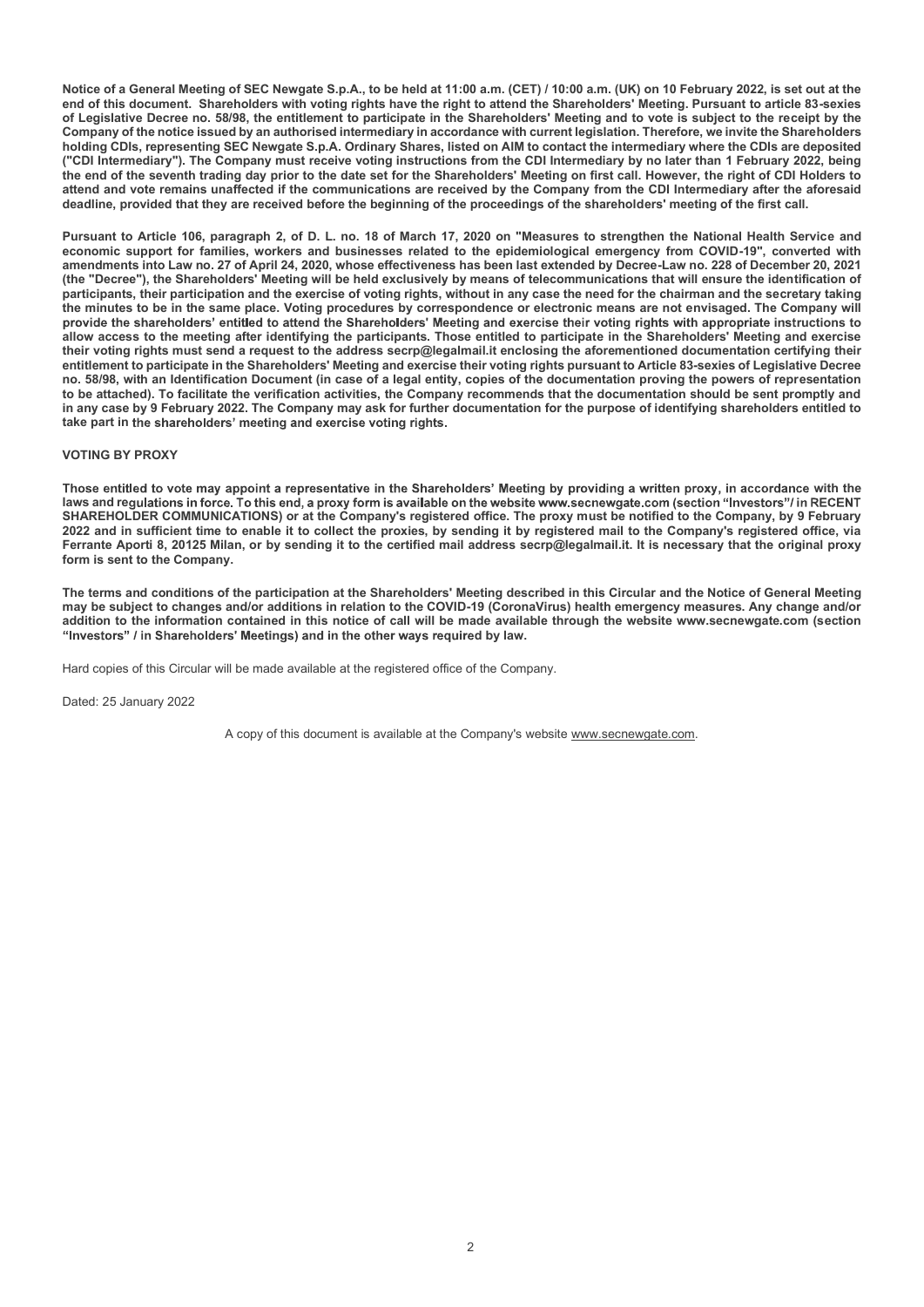# IMPORTANT NOTICE

# Cautionary note regarding forward-looking statements

This document includes statements that are, or may be deemed to be, "forward-looking statements". These forward-looking statements can be identified by the use of forward-looking terminology, including the terms "believes", "estimates", "plans", "projects", "anticipates", "expects", "intends", "may", "will", or "should" or, in each case, their negative or other variations or comparable terminology. These forward-looking statements include matters that are not historical facts. They appear in a number of places throughout this document and include statements regarding the Directors' current intentions, beliefs or expectations concerning, among other things, the Group's results of operations, financial condition, liquidity, prospects, growth, strategies and the Group's markets.

By their nature, forward-looking statements involve risk and uncertainty because they relate to future events and circumstances. Actual results and developments could differ materially from those expressed or implied by the forward-looking statements.

Forward-looking statements may and often do differ materially from actual results. Any forward-looking statements in this document are based on **Cautionary note regarding forward-looking statements**<br>This document includes statements that are, or may be deemed to be, "forward-looking statements", These forward-looking statements can be<br>identified by the use of forw and other risks, uncertainties and assumptions relating to the Group's operations, results of operations, growth strategy and liquidity. Whilst the Directors consider these assumptions to be reasonable based upon information currently available, they may prove to be incorrect. Save as required by law or by the AIM Rules, the Company undertakes no obligation to publicly release the results of any revisions to any forward-looking **IMPORTANT NOTICE**<br>
This document indudes attements that are, or may be deemed to be, "forward-looking attements", These forward-looking statements can be<br>
Triatede, "may", will row "shead "or, may all determines upper in this document. denotied by the use of forward-devicted terminology, from data presente with excellence the presentent of the presentent of places. The presentent including tasks and are the formulate to this document arises that are an t

# Notice to overseas persons

The distribution of this document in certain jurisdictions may be restricted by law and therefore persons into whose possession these documents comes should inform themselves about and observe any such restrictions. Any failure to comply with these restrictions may constitute a violation of the securities laws of any such jurisdiction.

# Presentation of financial information

Certain data in this document, including financial, statistical and operational information has been rounded. As a result of the rounding, the totals of data presented in this document may vary slightly from the actual ari and, accordingly, may not add up to 100 per cent. In this document, references to "pounds sterling", "£", "pence" and "p" are to the lawful currency of the United Kingdom and references to "Euro" or " $E$ " are to the lawful currency of the European Union.

# Presentation of market, economic and industry data

Where information contained in this document originates from a third party source, it is identified where it appears in this document together with the name of its source. Such third party information has been accurately reproduced and, so far as the Company is aware and is able to ascertain from information published by the relevant third party, no facts have been omitted which would render the reproduced information inaccurate or misleading. Presentation of financial information<br>Certain data in this document, including financial, statistical and operational information has been rounded. As a result of the rounding, the totals<br>On data presented in this document

# No incorporation of website information

The contents of the Company's website or any hyperlinks accessible from the Company's website do not form part of this document and Shareholders should not rely on them.

# Interpretation

Certain terms used in this document are defined and certain technical and other terms used in this document are explained at the section of this document under the heading "Definitions".

All references to legislation in this document are to the legislation of England and Wales or Italy (as applicable) unless the contrary is indicated. Any reference to any provision of any legislation or regulation shall include any amendment, modification, re-enactment or extension thereof.

Words importing the singular shall include the plural and vice versa, and words importing the masculine gender shall include the feminine or neutral gender.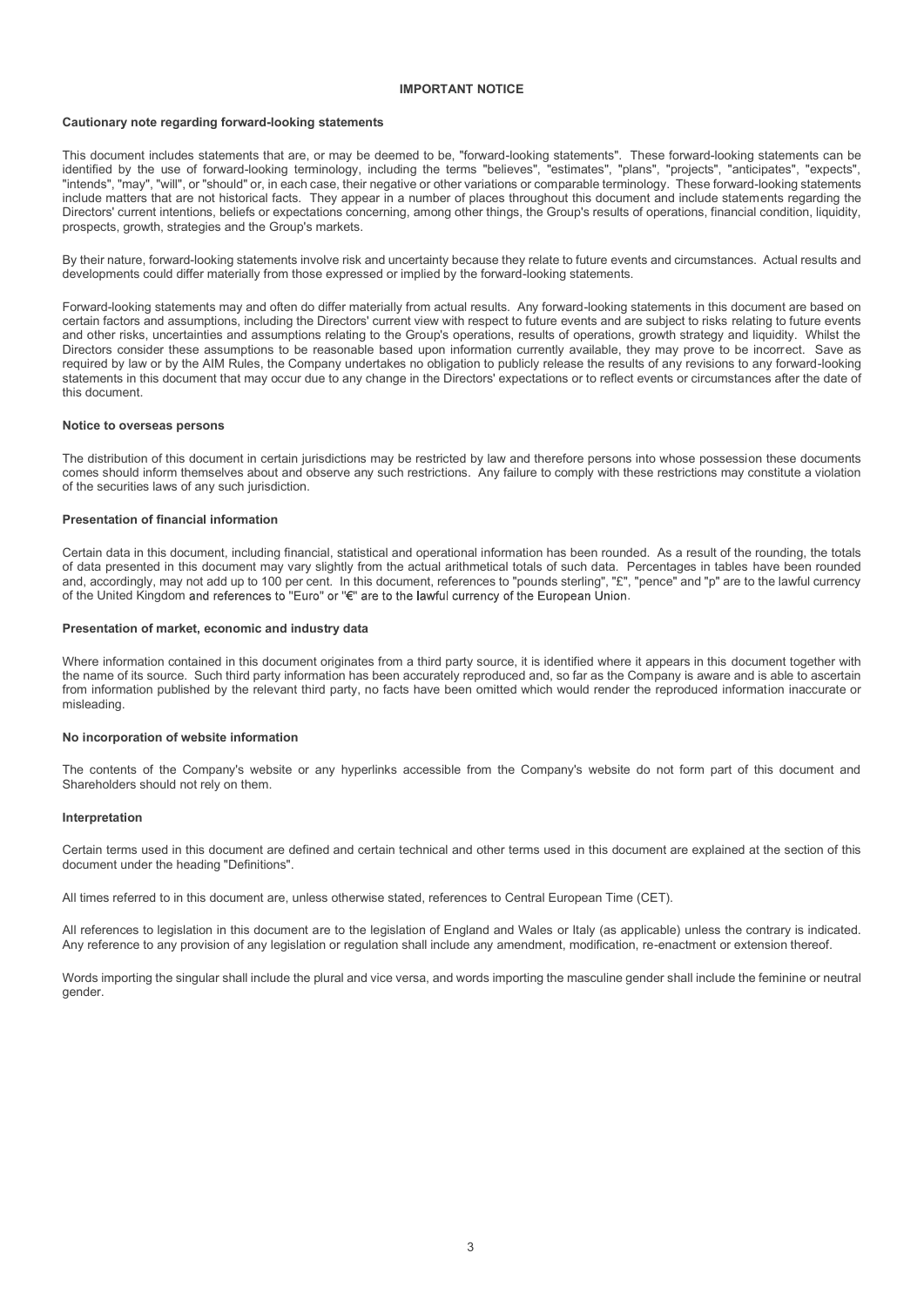# **CONTENTS**

| <b>CONTENTS</b> |  |
|-----------------|--|
|                 |  |
|                 |  |
|                 |  |
|                 |  |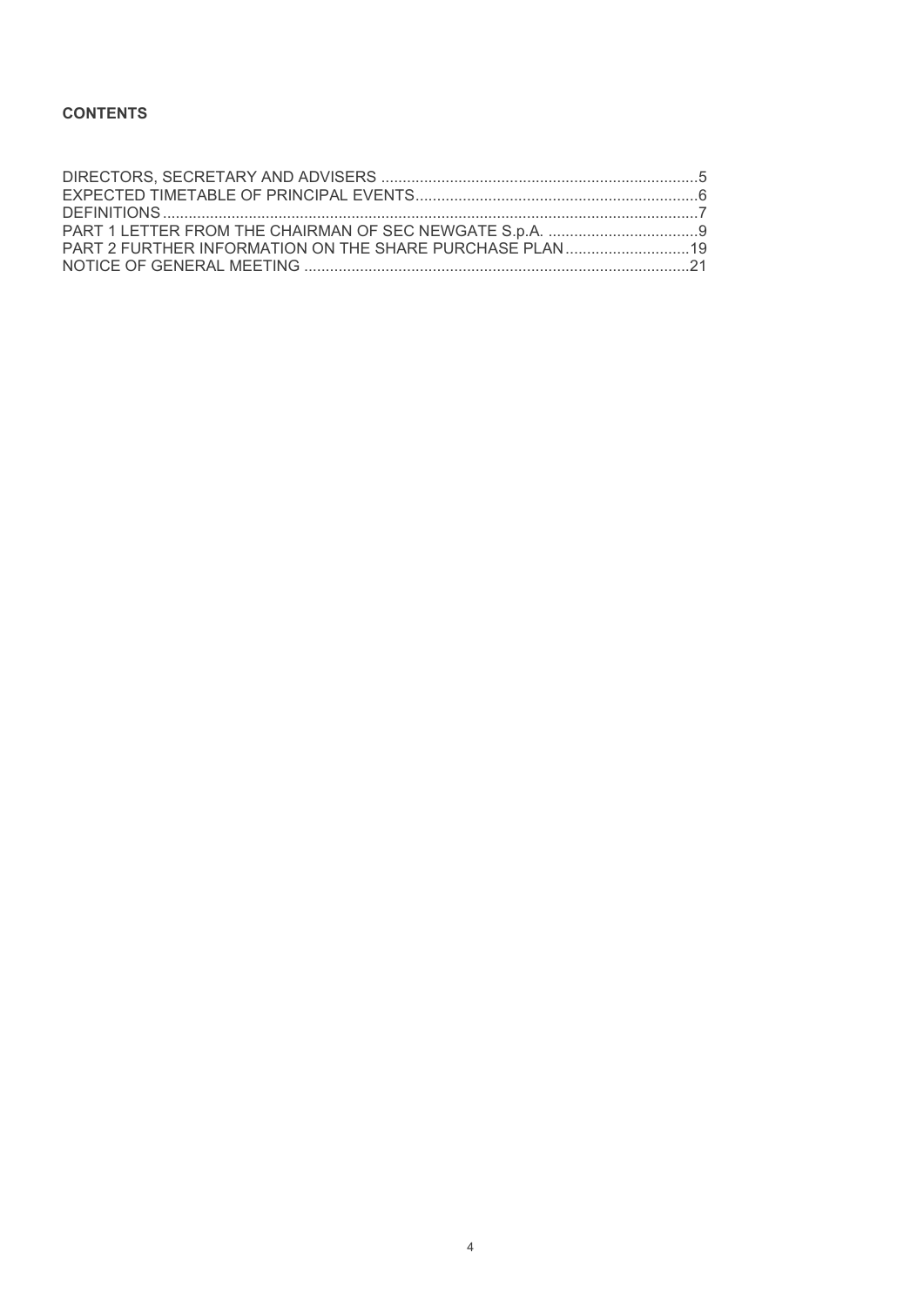# DIRECTORS, SECRETARY AND ADVISERS

| <b>Directors</b>                             | John Foley<br>Fiorenzo Tagliabue<br>Luigi Ferdinando Roth<br>Emma Kane<br><b>Brian Tyson</b><br>Tom Parker<br>Sergio Penna<br>Andrea Cornelli<br>Mark Henry Glover<br>Paola Bruno<br>David Mathewson |
|----------------------------------------------|------------------------------------------------------------------------------------------------------------------------------------------------------------------------------------------------------|
|                                              | All of whose business address is at the Company's<br>registered and head office                                                                                                                      |
| <b>Registered and Head Office</b>            | Via Ferrante<br>Aporti 8<br>20125 Milan<br>Italy                                                                                                                                                     |
| <b>Company website</b>                       | www.secnewgate.com                                                                                                                                                                                   |
| <b>Company Secretary</b>                     | Maurizio Maione                                                                                                                                                                                      |
| <b>Nominated Adviser and Broker</b>          | Arden Partners plc<br>125 Old Broad Street<br>London<br>EC2N 1AR                                                                                                                                     |
| <b>English Legal Advisers to the Company</b> | Osborne Clarke LLP<br>One London Wall<br>London<br>EC2Y 5EB                                                                                                                                          |
| <b>Italian Legal Advisers to the Company</b> | <b>ADVANT Nctm</b><br>Nctm Studio Legale<br>Via Agnello 12<br>20121 - Milano                                                                                                                         |
| Registrar                                    | Monte Titoli S.P.A.<br>P.za degli Affari, 6,<br>20123 - Milano                                                                                                                                       |
|                                              |                                                                                                                                                                                                      |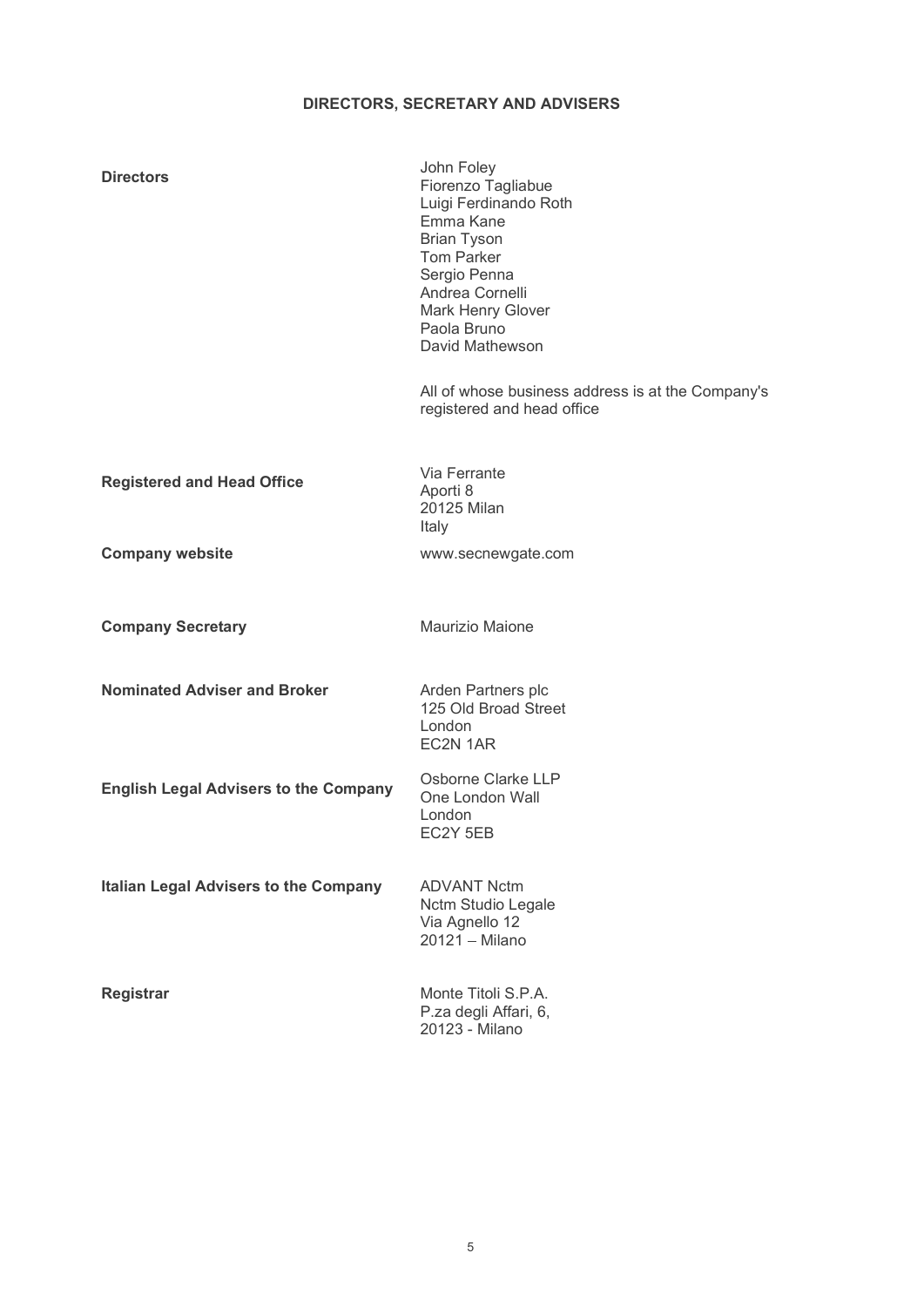# EXPECTED TIMETABLE OF PRINCIPAL EVENTS

|        | <b>EXPECTED TIMETABLE OF PRINCIPAL EVENTS</b>                                                                                                                                                                                                                                  |                                   |
|--------|--------------------------------------------------------------------------------------------------------------------------------------------------------------------------------------------------------------------------------------------------------------------------------|-----------------------------------|
|        |                                                                                                                                                                                                                                                                                | 2022                              |
|        | Announcement of the proposed De-Listing and Share Buy-back                                                                                                                                                                                                                     | 19 January 2022                   |
|        | Date of this document                                                                                                                                                                                                                                                          | 25 January 2022                   |
|        | Latest date for receipt of voting instructions from CDI Holders                                                                                                                                                                                                                | 1 February 2022                   |
|        | Latest date for receipt of proxy form from Shareholders holding shares in<br>certificated form                                                                                                                                                                                 | 9 February 2022                   |
|        | <b>General Meeting</b>                                                                                                                                                                                                                                                         | 10 February 2022 at<br>11:00 a.m. |
|        | Commencement of Buy-back                                                                                                                                                                                                                                                       | 17 February 2022                  |
|        | End of Buy-back through on-market purchases                                                                                                                                                                                                                                    | 2 March 2022                      |
|        | Cancellation of admission of Ordinary Shares to trading on AIM (Delisting)                                                                                                                                                                                                     | 7 March 2022                      |
|        | Commencement of Buy-back through off-market facility                                                                                                                                                                                                                           | 8 March 2022                      |
|        | End of Buy-back Period <sup>3</sup>                                                                                                                                                                                                                                            | 18 May 2022                       |
| Notes: |                                                                                                                                                                                                                                                                                |                                   |
| 1.     | Each of the above times and/or dates is subject to change at the absolute discretion of the Company and<br>Arden Partners. If any of the above times and/or dates should change, the revised times and/or dates will be<br>announced through a Regulatory Information Service. |                                   |
| 2.     | References to times in this timetable are to CET time unless otherwise stated.                                                                                                                                                                                                 |                                   |
| 3.     | The Company reserves the right to extend the Buy-back following the end of the Buy-back Period.                                                                                                                                                                                |                                   |

# Notes:

- announced through a Regulatory Information Service.
- 
-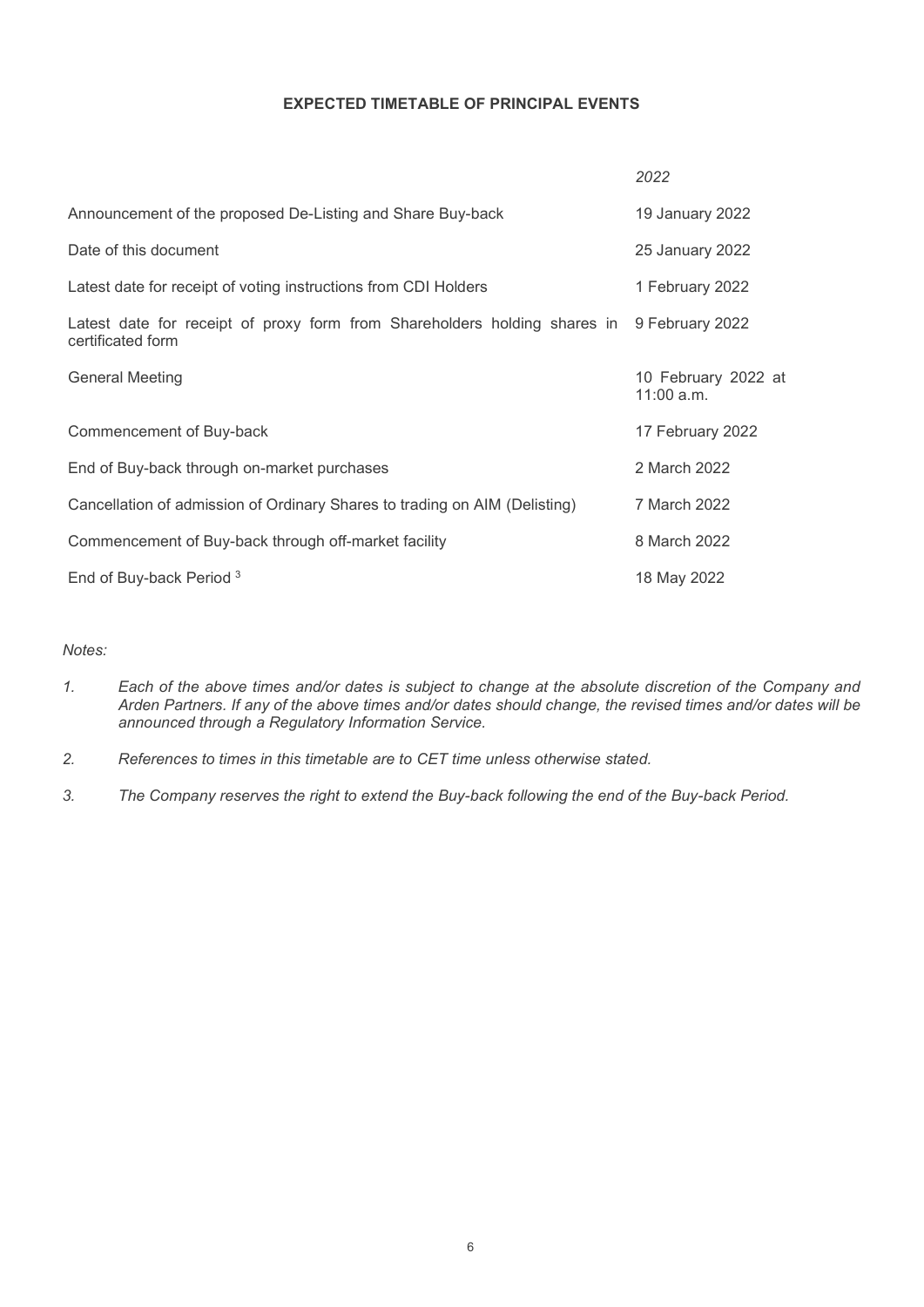# DEFINITIONS

| <b>DEFINITIONS</b>                              |                                                                                                                                                                                                                               |
|-------------------------------------------------|-------------------------------------------------------------------------------------------------------------------------------------------------------------------------------------------------------------------------------|
|                                                 | The following definitions apply throughout this document unless the context otherwise requires:                                                                                                                               |
| "AIM"                                           | the AIM Market operated by the London Stock Exchange                                                                                                                                                                          |
| "AIM Rules"                                     | the AIM Rules for Companies published by the London Stock Exchange<br>from time to time                                                                                                                                       |
| "Arden Partners"                                | Arden Partners plc, the Company's nominated adviser and broker                                                                                                                                                                |
| "Buy-back"                                      | purchase by the Company, pursuant to a share purchase plan, of up to<br>9,168,882 Ordinary Shares at 111.32p per Ordinary Share                                                                                               |
| "Buy-back Period"                               | 90 days period from the commencement of the Buy-back                                                                                                                                                                          |
| "Buy-back Price"                                | 111.32p per Ordinary Share                                                                                                                                                                                                    |
| "Bylaws"                                        | the bylaws of the Company, as amended from time to time                                                                                                                                                                       |
| "CDI Holders"                                   | the holder(s) of CDIs from time to time and "CDI Holder" means any one<br>of them                                                                                                                                             |
| "CDIs"                                          | CREST depositary interests issued by CREST Depository Limited in<br>respect of Ordinary Shares                                                                                                                                |
| "Company"<br>"SEC<br>or<br>Newgate"             | SEC Newgate S.p.A., a company incorporated under the laws of Italy and<br>registered in Italy with registered number 09628510159                                                                                              |
| "Contributing<br>Shareholders"                  | certain existing management and key shareholders of SEC Newgate<br>holding, in aggregate, 76.57% of the Existing Ordinary Shares                                                                                              |
| "CREST"                                         | the relevant system (as defined in the CREST Regulations) in respect of<br>which Euroclear is the operator (as defined in those regulations)                                                                                  |
| "CREST Regulations"                             | the Uncertificated Securities Regulations 2001 (S.I. 2001 No. 3755)                                                                                                                                                           |
| "CTA 2010"                                      | the Corporation Tax Act 2010, as amended                                                                                                                                                                                      |
| "Delisting"                                     | the cancellation of admission of the Ordinary Shares to trading on AIM                                                                                                                                                        |
| "Directors" or "Board"                          | the directors of the Company whose names are set out on page 5 of this<br>document, or any duly authorised committee thereof                                                                                                  |
| "Euroclear"                                     | Euroclear UK & Ireland Limited, the operator of CREST                                                                                                                                                                         |
| "Existing Ordinary Shares"                      | the 24,710,922 Ordinary Shares in issue at the date of this document, all<br>of which are admitted to trading on AIM                                                                                                          |
| "FCA"                                           | the UK Financial Conduct Authority                                                                                                                                                                                            |
| "Framework<br>and<br>Contribution<br>Agreement" | the framework and contribution agreement that contains the terms and<br>conditions of the Transaction signed on 18 January 2022 by and between<br>THCP, TH Ambrogio, Fiorenzo Tagliabue, Retro Grand, Hawk and the<br>Company |
| "FSMA"                                          | the Financial Services and Markets Act 2000 (as amended)                                                                                                                                                                      |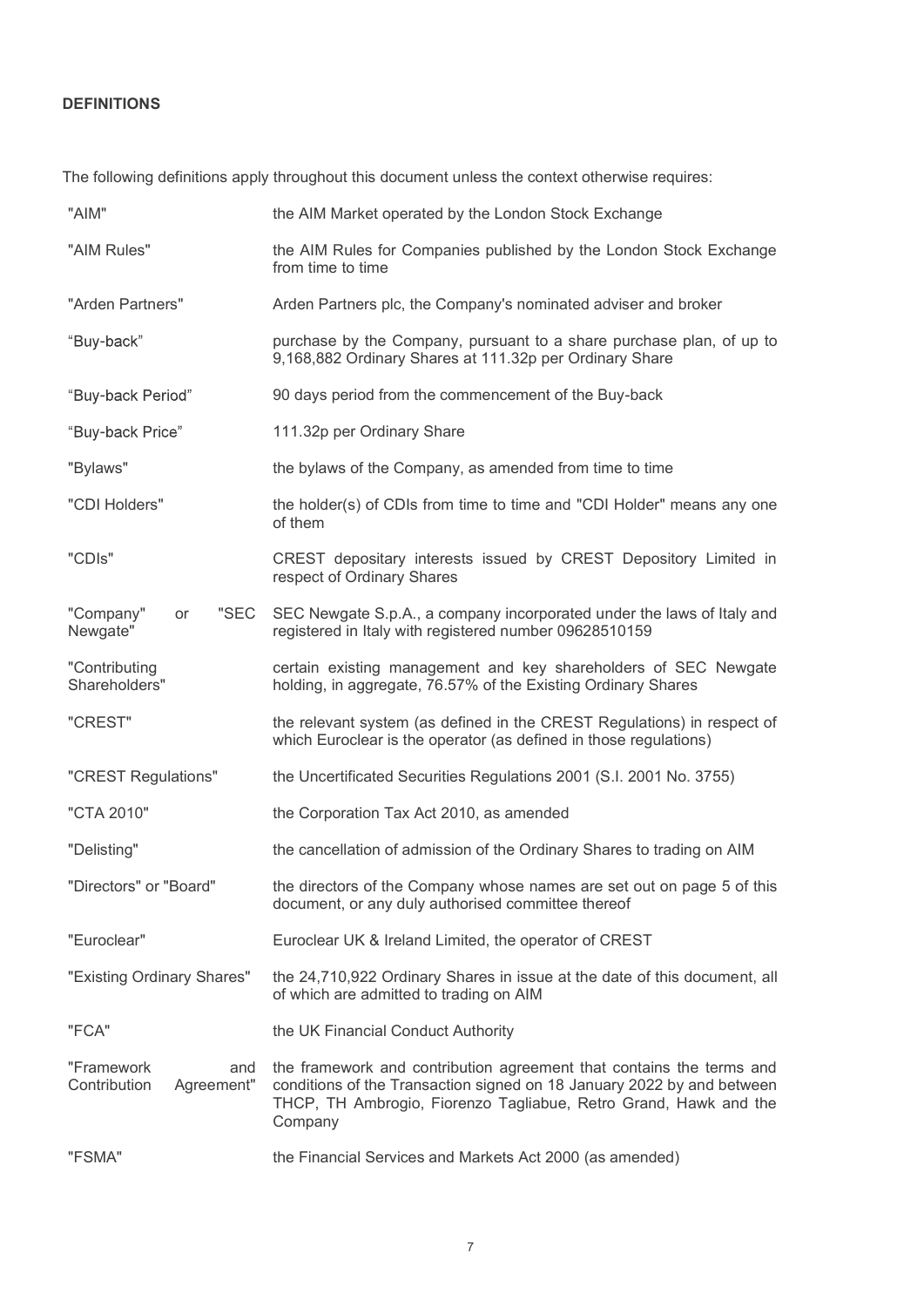| "General Meeting"                      | the general meeting of the Company to be held at 11.00 a.m. (CET) / 10:00<br>a.m. (UK) on 10 February 2022, notice of which is set out at the end of this<br>document        |
|----------------------------------------|------------------------------------------------------------------------------------------------------------------------------------------------------------------------------|
| "Group"                                | the Company, its subsidiaries and its subsidiary undertakings                                                                                                                |
| "Hawk"                                 | Hawk Investment Holdings Limited                                                                                                                                             |
| "Independent Directors"                | Paola Bruno, Luigi Ferdinando Roth, David Mathewson, Sergio Penna and<br><b>Tom Parker</b>                                                                                   |
| "TA 2007"                              | the Income Tax Act 2007, as amended                                                                                                                                          |
| "London Stock Exchange"                | London Stock Exchange plc                                                                                                                                                    |
| "Minority Shareholders"                | holders of Ordinary Shares excluding the Contributing Shareholders                                                                                                           |
| "NewCo"                                | a newly-incorporated private vehicle into which the Contributing<br>Shareholders will contribute their SEC Newgate's shares                                                  |
| "Notice<br>of<br>General<br>Meeting"   | the notice convening the General Meeting which is set out at the end of<br>this document                                                                                     |
| "Ordinary Shares"                      | ordinary shares in the capital of the Company                                                                                                                                |
| "Overseas Shareholder"                 | a Shareholder who is resident in, or a citizen of, a jurisdiction outside the<br>UK                                                                                          |
| "Regulatory<br>Information<br>Service" | a service approved by the FCA for the distribution to the public of<br>regulatory announcements and included within the list maintained on the<br>FCA's website              |
| "Resolutions"                          | the resolution set out in the Notice of General Meeting                                                                                                                      |
| "Retro Grand"                          | <b>Retro Grand Limited</b>                                                                                                                                                   |
| "Shareholders"                         | holders of Ordinary Shares or CDIs                                                                                                                                           |
| "Takeover Code"                        | The City Code on Takeovers and Mergers                                                                                                                                       |
| "TH Ambrogio"                          | TH Ambrogio S.r.l.                                                                                                                                                           |
| "THCP"                                 | Three Hills Capital Partners S.A., acting as general partner of the Three<br>Hills Capital Solutions III fund                                                                |
| "Transaction"                          | has the meaning given to it in Part 1                                                                                                                                        |
| "UK"                                   | the United Kingdom of Great Britain and Northern Ireland                                                                                                                     |
| "US" or "United States"                | the United States of America, each State thereof, its territories and<br>possessions (including the District of Columbia) and all other areas subject<br>to its jurisdiction |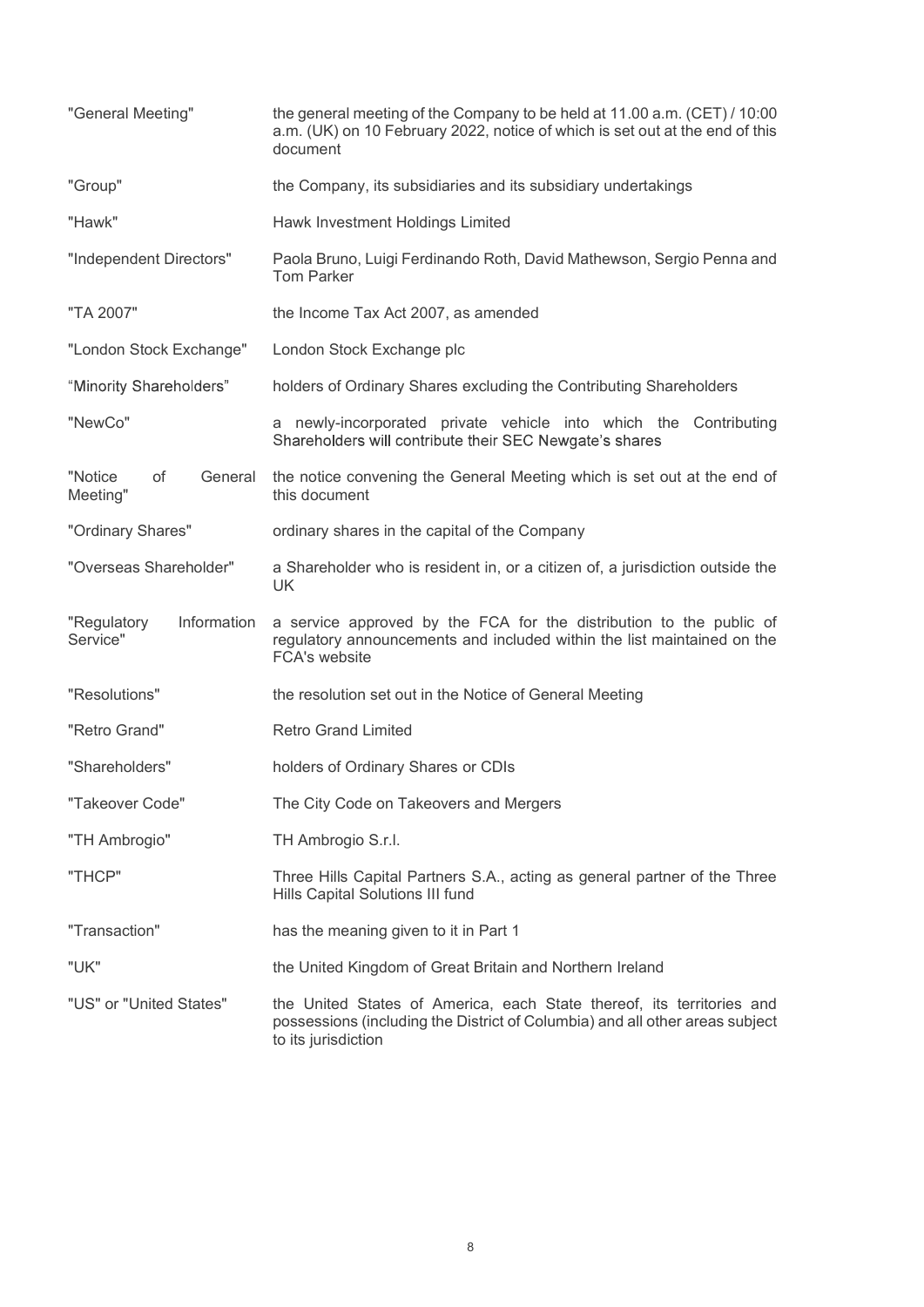# PART 1 PART 1<br>LETTER FROM THE CHAIRMAN OF SEC NEWGATE S.p.A.<br>SEC Newgate S.p.A.

# SEC Newgate S.p.A.

| PART <sub>1</sub><br>LETTER FROM THE CHAIRMAN OF SEC NEWGATE S.p.A.<br><b>SEC Newgate S.p.A.</b><br>(Incorporated under the laws of Italy and registered in Italy with registered number 09628510159)<br>Directors:<br>Registered office:<br>John Foley<br>Non-Executive Chairman<br>Via Ferrante<br>Luigi Ferdinando Roth<br>Deputy Non-Executive Chairman<br>Aporti 8<br><b>Chief Executive Officer</b><br>Fiorenzo Tagliabue<br>20125 Milan<br>Emma Kane<br><b>Deputy Chief Executive Officer</b><br><b>Deputy Chief Executive Officer</b><br><b>Brian Tyson</b><br><b>Deputy Chief Executive Officer</b><br>Tom Parker<br>Sergio Penna<br>Deputy Group Chief Financial Officer<br>Andrea Cornelli<br><b>Executive Director</b><br>Mark Henry Glover<br><b>Executive Director</b><br>Paola Bruno<br><b>Non-Executive Director</b><br>David Mathewson<br><b>Non-Executive Director</b> |  |  |
|------------------------------------------------------------------------------------------------------------------------------------------------------------------------------------------------------------------------------------------------------------------------------------------------------------------------------------------------------------------------------------------------------------------------------------------------------------------------------------------------------------------------------------------------------------------------------------------------------------------------------------------------------------------------------------------------------------------------------------------------------------------------------------------------------------------------------------------------------------------------------------------|--|--|
|                                                                                                                                                                                                                                                                                                                                                                                                                                                                                                                                                                                                                                                                                                                                                                                                                                                                                          |  |  |
|                                                                                                                                                                                                                                                                                                                                                                                                                                                                                                                                                                                                                                                                                                                                                                                                                                                                                          |  |  |
|                                                                                                                                                                                                                                                                                                                                                                                                                                                                                                                                                                                                                                                                                                                                                                                                                                                                                          |  |  |
| 25 January 2022<br>To all Shareholders                                                                                                                                                                                                                                                                                                                                                                                                                                                                                                                                                                                                                                                                                                                                                                                                                                                   |  |  |
|                                                                                                                                                                                                                                                                                                                                                                                                                                                                                                                                                                                                                                                                                                                                                                                                                                                                                          |  |  |
|                                                                                                                                                                                                                                                                                                                                                                                                                                                                                                                                                                                                                                                                                                                                                                                                                                                                                          |  |  |

Dear Shareholder,

# Cancellation of admission of Ordinary Shares to trading on AIM Buy-back to purchase up to 9,168,882 Ordinary Shares

and

# Notice of General Meeting

25 January 2022<br>
1. To all Shareholders<br>
Dear Shareholder,<br>
Cancellation of admission of Ordinary Shares to tradie<br>
Buy-back to purchase up to 9,168,882 Ordinary Shares<br>
2. The Company announced its intention to seek share On 19 January 2022, the Company announced its intention to seek shareholder approval for the cancellation of the

25 January 2022<br>
To all Shareholder,<br>
Cancellation of admission of Ordinary Shares to trading on AIM<br>
Buy-back to purchase up to 9,168,882 Ordinary Shares<br>
and<br>
1. Introduction and summary<br>
On 19 January 2022, the Company Capital Partners S.A., acting as general partner of the Three Hills Capital Solutions III fund to provide €49 million funding for the future strategy and growth of SEC Newgate and its subsidiaries (inclusive of the Buy-back financing)<br>conditional upon the Delisting (the "Transaction"). In addition, the Company has entered into agreements To all Shareholders<br>
Dear Shareholder,<br>
Cancellation of admission of Ordinary Shares to trading on AIM<br>
Buy-back to purchase up to 9,168,882 Ordinary Shares<br>
and<br>
Notice of General Meeting<br>
1. Introduction and summary<br>
On restructure the Inveready convertible bonds, Retro Grand convertible loan and Hawk discounted capital bond. To all Shareholders<br>
Cear Shareholder,<br>
Cancellation of admission of Ordinary Shares to trading on AIM<br>
Buy-back to purchase up to 9,168,882 Ordinary Shares<br>
and<br>
Motice of General Meeting<br>
1. Introduction and summary<br>
On

completion of the Transaction to follow thereafter.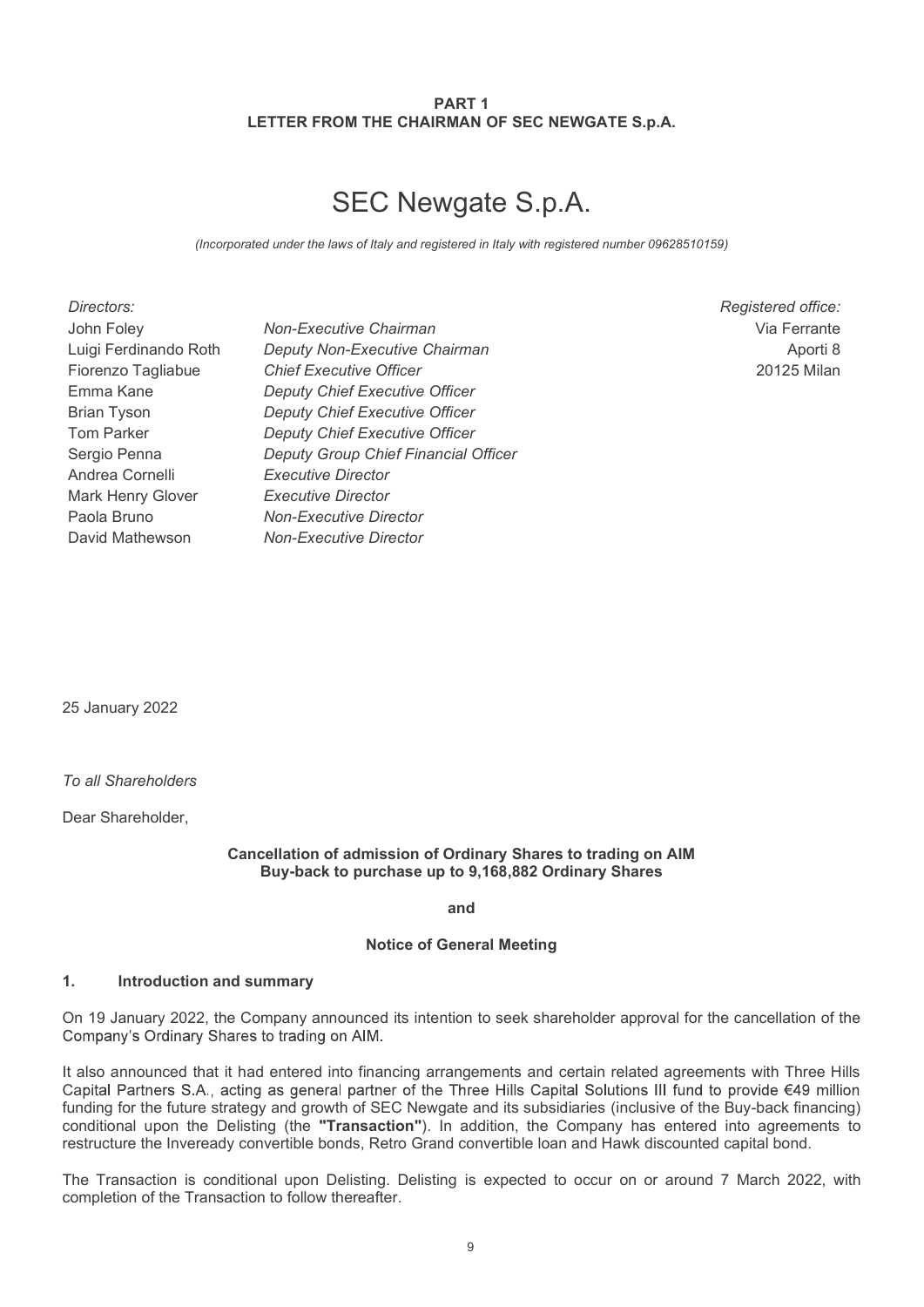In addition the Company proposes to provide Shareholders with an opportunity to realise all or some of their In addition the Company proposes to provide Shareholders with an opportunity to realise all or some of their investment in the Company. Subject to the approval of the Resolutions to be proposed at the General Meeting, SEC Newgate will establish a share purchase plan to buy back Ordinary Shares for a period of 90 days. Under the Buyback SEC Newgate will instruct Arden Partners to make, in the period before Delisting, on-market purchases of the Company's Ordinary Shares at a fixed price of 111.32p per share. Following Delisting, the Buy-back shall continue In addition the Company proposes to provide Shareholders with an opportunity to realise all or some of their<br>investment in the Company. Subject to the approval of the Resolutions to be proposed at the General Meeting, SEC<br> In addition the Company proposes to provide Shareholders with an opportunity to realise all or some of their investment in the Company. Subject to the approval of the Resolutions to be proposed at the General Meeting, SEC<br> In addition the Company proposes to provide Shareholders with an opportinvestment in the Company. Subject to the approval of the Resolutions to be pr<br>Newgate will establish a share purchase plan to buy back Ordinary Shares In addition the Company proposes to provide Shareholders with an opportunity to realise all or some of their investment in the Company. Subject to the approval of the Resolutions to be proposed at the General Meeting, SEC In addition the Company proposes to provide Shareholders with an opportunity to realise all or some of their investment in the Company. Subject to the approval of the Resolutions to be proposed at the General Meeting, SEC In addition the Company proposes to provide Shareholders with an opportunity to realise all or some of their investment in the Company. Subject to the approval of the Resolutions to be proposed at the General Meeting, SEC In addition the Company proposes to provide Shareholders with an opportunity to realise all or some of their investment in the Company. Subject to the approval of the Resolutions to be proposed at the General Meeting, SEC.

In addition the Company proposes to provide Shareholders with an opportunity to realise all or some of their investment in the Company. Subject to the approval of the Resolutions to be proposed at the General Meeting, SEC In addition the Company proposes to provide Shareholders with an opportunity to realise all or some of their three<br>Newstere this tests in share purchase plan to buy back Ordinary Shares for a perciod of 90 days. Under the In addition the Company proposes to provide Shareholders with an opportunity to realise all or some of their investment in the Company. Subject to the approval of the Resolutions to be proposed at the General Meeting, SEC In addition the Company proposes to provide Shareholders with an opportunity to realise all or some of their<br>the westment in the Company. Subject to the approval of the Resolutions to be proposed at the General Meeting, SE and Ordinary Shares will remain freely transferable, it is likely that the liquidity and marketability of the Ordinary Shares will, in the future, be constrained and the value of the Ordinary Shares may be adversely affected as a consequence. investment in the Company. Subject to the Resolutions to be proposed at the General Meeling, SEC allows the NewCo, a private to the Sup-<br>back SEC Newqate will restruct Arden Partners to make, in the period before Delisting back Period.<br>The Company requires authority from Shareholders for Delisting and to purchase Ordinary Shares pursuant to the<br>Buy-back and this is being sought at the General Meeting to be held at 1:00 a.m. (CET) on 10 Febru The Company requires authority from Shareholders for Delisting and to purchase Ordinary Shares pursuant to the Buy-back and this is being sought at the General Meeting to be held at 11:00 a.m. (CET) on 10 February 2022.<br>Mi Buy-back and this is being sought at the General Meeting to be hield at 11:00 a.m. (CET) on 10 February 2022.<br>Minority Shareholders are not obliged to sell any or all of their Ordinary Shares in the Buy-back if they do not Minority Shareholders are not obliged to sell any or all of their Ordinary Shares in the Buy-back if they do not wish to<br>do so showever, Minority Shareholders should be awere that if the Resolutions are approved by the req majority and they do not sell their Ordinary Shares pursuant to the Buy-back (or otherwise) prior to the Disting and the admission of the Delisting and the and Definary Shares brian to the Delisting and the admission of th Ordinary Shares to trading on All will be cancelled. Accordingly, they will hold their Ordinary Shares in an<br>unlisted company. While, following Delisting, the Buy-back will continue until the end of the Buy-back Period<br>and

Shareholders should note that irrevocable commitments have been received for 76.57% of SEC Existing Ordinary the Delisting.

Should any Minority Shareholders remain in the corporate capital of SEC after completion of the Delisting, the Buyback will continue post-Delisting (for an overall period of 90 days) as further described in this Circular.

and Ordinary Shares will remain freely transferable, it is likely that the liquidity and retained Ordinary Shares will, in the future, be constrained and the value of the Ordinary Shares differed as a consequence.<br>
Shareho

The purpose of this document is, amongst other things, to provide you with information about the background to be taken by Shareholders and why the Directors unanimously recommend that you vote in favour of the

Following the merger of SEC S.p.A. with Porta Communications Plc in September 2019 to create SEC Newgate, a primary objective of the Group has been to establish a strong presence in the United States and Latin America, to complement the Group's continuing acquisition strategy and organic growth momentum in strategic areas of the world, in particular in Europe and Asia Pacific.

head-quartered or maintain a robust business base. A strong presence in the United States would allow SEC Newgate to provide a consistent and seamless service in the corporate and institutional domains along the Washington-New York-London-Brussels-Hong Kong-Beijing axis. **Example 12**<br> **Example 12019 to create SEC N.P.A. with Porta Communications Plc in September 2019 to create SEC N.<br>
Figure 2019 to create SEC S.p.A. with Porta Communications Plc in September 2019 to create SEC N.<br>
Figure** 

In order to pursue this strategic ambition, the Company has entered into a "Framework and Contribution Agreement" with THCP, a European mid-market private equity investment firm, to provide the capital and resources to, inter alia, pursue potential acquisitions in these key markets.

The Transaction is conditional upon, *inter alia*, the Delisting, further details of which are set out below.

Pursuant to the Transaction: (i) certain SEC Newgate shareholders comprising, in aggregate, 76.57% of the Existing Ordinary Shares have irrevocably committed to vote in favour of the Delisting and to contribute their Ordinary Shares to a newly-incorporated private vehicle ("NewCo") to be established by an affiliate of THCP and (ii) THCP has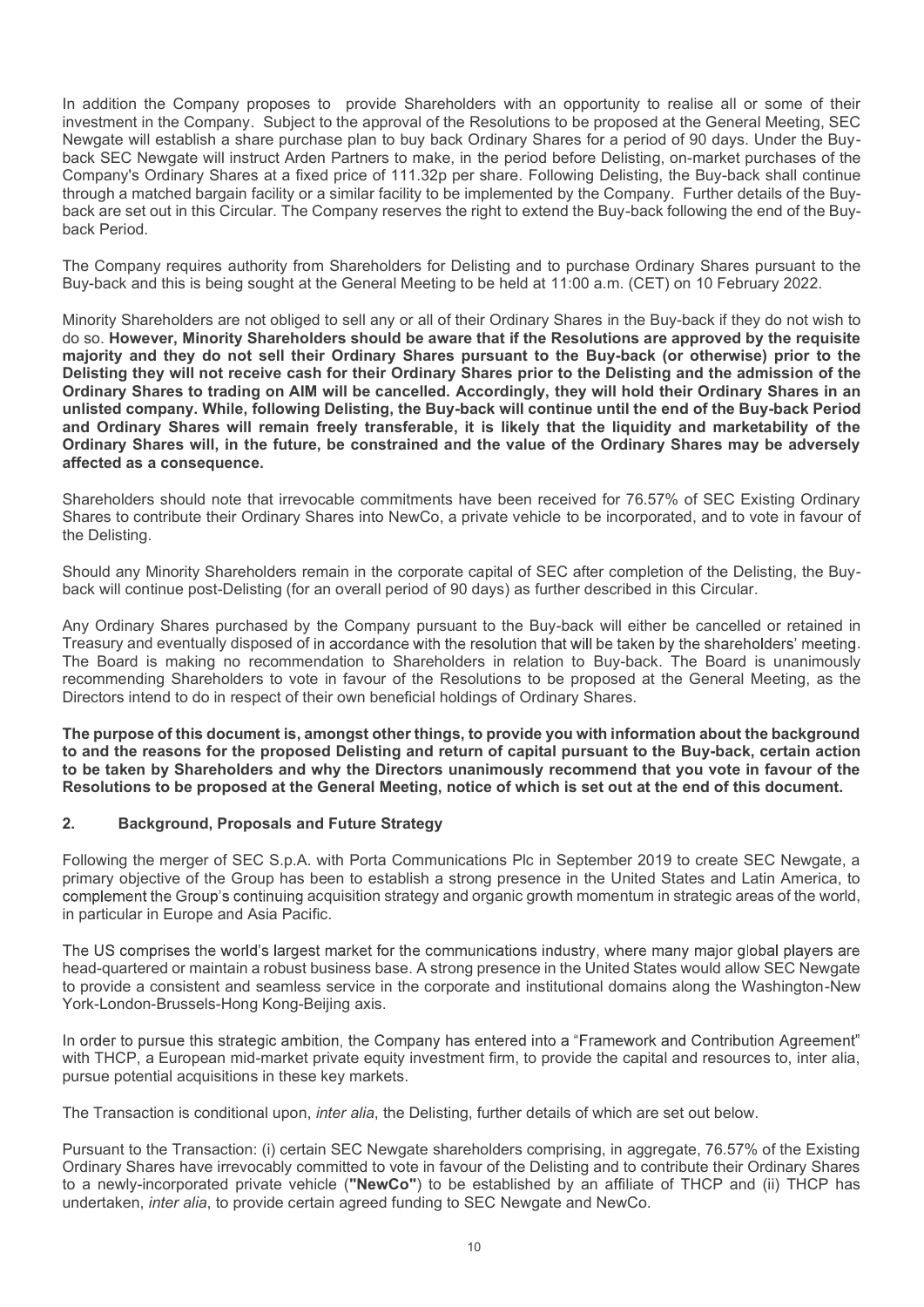Shareholders comprising the balance of 23.43% Ordinary Shares will not be able to contribute their Ordinary Shares into NewCo. In order to provide an exit opportunity for those Shareholders, should they so wish, the Company will, subject to the passing of the Resolutions, implement a programme to buy back such shares at a fixed price of 111.32p, representing a premium of 29% to the SEC Newgate share price of 86.5p at the close of trading on 18 January 2022, Shareholders comprising the balance of 23.43% Ordinary Shares will not be able to contribute their Ordinary Shares into NewCo. In order to provide an exit opportunity for those Shareholders, should they so wish, the Compan Buy-back will be funded through the SEC Bond for an amount of €12.5 million provided by THCP. Shareholders comprising the balance of 23.43% Ordinary Shares will not be able sinto NewCo. In order to provide an exit opportunity for those Shareholders, shoul subject to the passing of the Resolutions, implement a prog

# Shareholders' attention is drawn to Part 2 of this document, containing further details of the Buy-back and its terms and conditions, including the relevant duration.

In connection with the Transaction there may be restructuring of the shareholdings of SEC Newgate's non-wholly owned subsidiaries.

On 18 January 2022, the Framework and Contribution Agreement was entered into between the Company, Fiorenzo Tagliabue, Retro Grand Limited ("Retro Grand"), Hawk Investments Limited ("Hawk"), THCP and an affiliate of THCP, TH Ambrogio S.r.l. ("TH Ambrogio").

The purpose of the Framework and Contribution Agreement is to govern the terms and conditions of the Transaction, including, among other things, the Delisting, Buy-back, Contribution and issuance of the SEC Bond and the NewCo Bond. It also governs the relationship between the parties as direct shareholders of NewCo and indirect shareholders of SEC Newgate, following completion of the Transaction. ction there may be restructuring of the shareholdings of SEC Newgate's non-wholly<br>
ribution Agreement<br>
ework and Contribution Agreement was entered into between the Company, Fiorenzo<br>
("("Retro Grand"), Hawk Investments Li On 18 January 2022, the Framework and Contribution Agreement was entered into between the Company, Fiorenzo<br>Tagliabue, Retro Grand Limited ("Retro Grand"), Hawk Investments Limited ("Hawk"), THCP and an affiliate of<br>THCP, ie, Retio Grand Limited ("Retro Grand"), Hawk Investments Limited ("Hawk"), THCP and an affiliate of<br>TH Ambrogio Sr.I. ("TH Ambrogio").<br>
TH Ambrogio Sr.I. ("TH Ambrogio").<br>
The Densiting, Buy-back, Contribution and issuanc

Pursuant to the terms of the Framework and Contribution Agreement, completion of the Transaction is conditional upon the Delisting having become effective, the relevant parties having duly complied with their obligations under the Framework and Contribution Agreement and no event having occurred triggering a mandatory prepayment event or an event of default under the SEC Bond.

The Framework and Contribution Agreement provides that:

- (A) a shareholders' meeting of SEC Newgate shall be called to approve (i) the Delisting pursuant to article 13 of and voting at the meeting; (ii) authority to purchase Ordinary Shares pursuant to Article 2357 et seq. of the Italian Civil Code in order to facilitate the Buy-back;
- Newgate will carry out a buy-back of a maximum of 9,168,882 Ordinary Shares (inclusive of the Inveready Shares, as detailed further below), allowing all Shareholders who are not participating in the Contribution to
- TH Ambrogio S.r.I. ("TH **Ambrogio**").<br>
Shares of the Francesork and Contribution Agreement is to govern the terms and conditions of the Transaction,<br>
D.e., a smortgother things, the Delisting, Buy-back, Contribution and is The purpose of the Framework and Contribution Agreement is to govern the terms<br>including, among other things, the Delisting, Buy-back, Contribution and issuance<br>fiscult at laso governs the relationship between the parties and subscribed and paid for by THCP ("SEC Bond"). Any unused amount of the SEC Bond as of the end date of the Buy-back Period (the "Unused Amount of the SEC Bond") to be applied to redeem a corresponding amount of the SEC Bond; Fursuant to the terms of the Framework and Contribution Agreement, completion of the Transactory and Contribution Agreement and no event having occurred triggering a mandatory propertion of the Transwork and Contribution A Framework and Contribution Agreement and no event having occurred triggering<br>
an event of default under the SEC Bond.<br>
The Framework and Contribution Agreement provides that:<br>
(A) a shareholders' meeting of SEC Newgate sh
- 
- 
- mework and Contribution Agreement provides that:<br>
a shareholders' meeting of SEC Newgate shall be called to approval of 75% of the shareholders present<br>
the SEC Newgate's by-laws and the AIM Rules, requiring the approval o shareholders of SEC Newgate ("Contributing Shareholders") will contribute their Ordinary Shares ("Contribution") into a newly incorporated vehicle ("NewCo") wholly owned by TH Ambrogio. As a result of the Contribution, 28% of the corporate capital of NewCo shall remain with TH Ambrogio while the remaining 72% stake will be held, pro quota, by the Contributing Shareholders;
- Italian Civil Code in order to facilitate the Buy-back;<br>
if the Delisting, the Buy-back will be launched pursuant to which SEC<br>
if the Delisting is approved at the General Meeting, the Buy-back will be launched pursuant to corresponding to any Unused Amount of the SEC Bond) ("NewCo Bond") that will be entirely subscribed and paid for by THCP and NewCo will use the proceeds of such bond (a) partly, to subscribe and pay for a corporate capital increase of SEC Newgate; and (b) partly, to grant to SEC Newgate a shareholder loan. The proceeds of the capital increase and the shareholder loan will be Drdinary Shares. The Buy-back will be available for 90 days from launch;<br>ack will be funded through the issuance of a bond of  $\epsilon$ 12.5 million, to be issued by SEC Newgate<br>tributed and paid for by THCP ("**SEC Bond"**). Any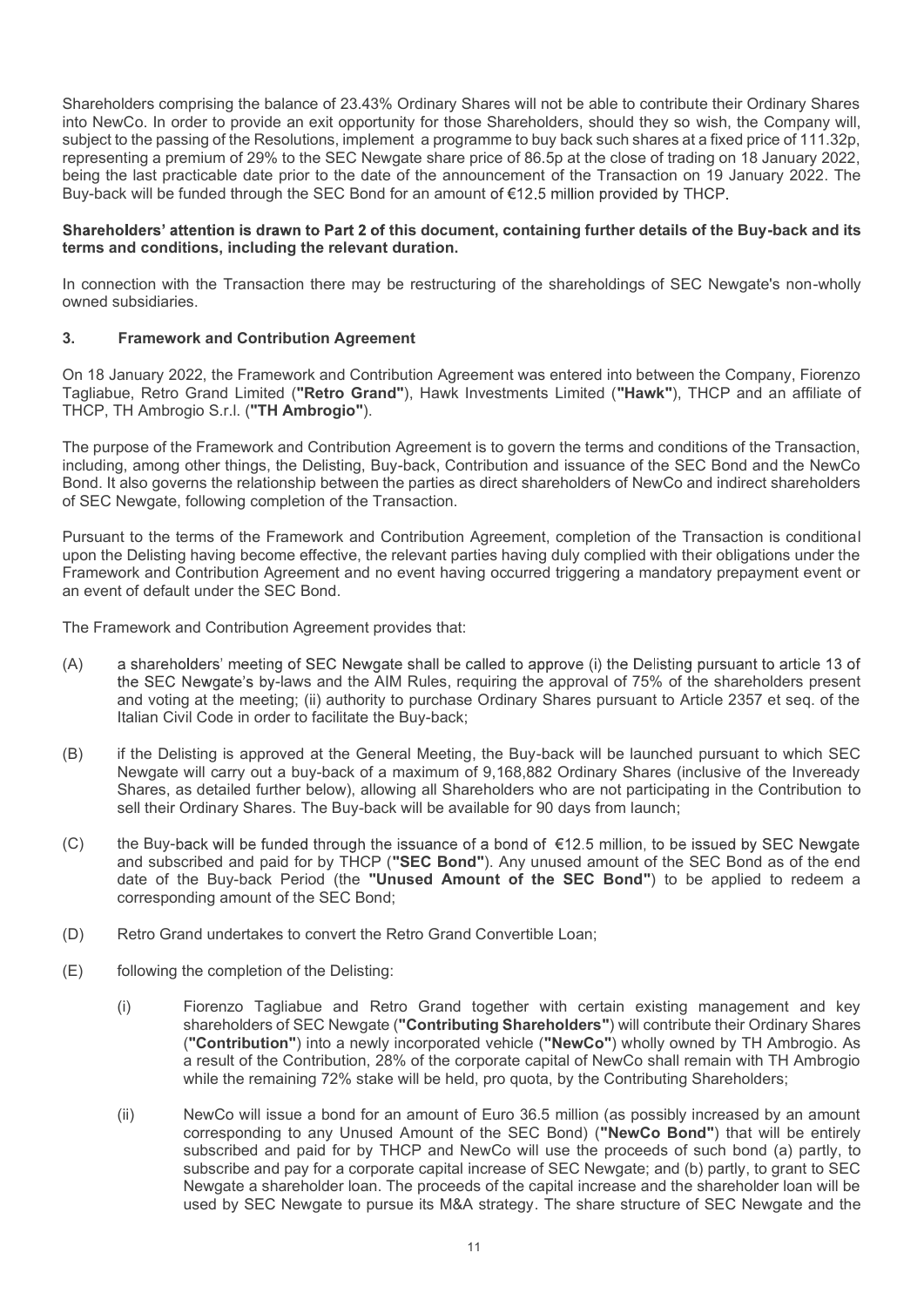percentage dilution of the shareholders as a result of the capital increase will be disclosed in the documentation to be provided by the SEC Newgate pursuant to article 2441 of the Italian Civil Code;

expecting that the shareholders as a result of the capital increase will be disclosed in the<br>documentation to be provided by the SEC Newgate pursuant to article 2441 of the Italian Civil Code;<br>a management incentive packag Transaction.

percentage dilution of the shareholders as a result of the capite<br>documentation to be provided by the SEC Newgate pursuant to a<br>a management incentive package ("MIP") for key managers shall be put in<br>Transaction.<br>4. NewCo The SEC Bond proceeds will be used to fund the Buy-back and will bear (i) simple interest at the rate of 3.0% p.a. payable in cash semi-annually, (ii) simple interest at the rate of 5.0% p.a. payable at maturity, and (iii) an arrangement fee; with a maturity date of 6 years from the issuance. percentage dilution of the shareholders as a result of the capital increase will be disclosed in the<br>documentation to be provided by the SEC Newgate pursuant to article 2441 of the Italian Civil Code;<br>Transaction.<br>**4.** New

# 5. Directors' and certain other shareholders' intentions regarding the Transaction and voting at the General Meeting

|    | Any unused amount of the SEC Bond as of the end date of the Buy-back Period (i.e., 90 days) will be applied to<br>redeem a corresponding amount of the SEC Bond.                                                          |              |                                                                                                                 |                                  |
|----|---------------------------------------------------------------------------------------------------------------------------------------------------------------------------------------------------------------------------|--------------|-----------------------------------------------------------------------------------------------------------------|----------------------------------|
|    | SEC Newgate may repay the SEC Bond at any time without penalties (subject to a non-call provision, i.e., in case of<br>prepayment during the first 3 years, interest will be due up to the expiration of the third year). |              |                                                                                                                 |                                  |
|    | The NewCo Bond terms and conditions are substantially identical to those of the SEC Bond.                                                                                                                                 |              |                                                                                                                 |                                  |
| 5. | <b>General Meeting</b>                                                                                                                                                                                                    |              | Directors' and certain other shareholders' intentions regarding the Transaction and voting at the               |                                  |
|    |                                                                                                                                                                                                                           |              |                                                                                                                 |                                  |
|    | out in the table below. Furthermore, the Contributing Shareholders have irrevocably committed to vote in favour of the<br>Resolutions to be proposed at the General Meeting to be convened to implement the Transaction.  |              | NewCo, comprising in aggregate 18,920,355 Ordinary Shares, being 76.57% of the Existing Ordinary Shares, as set |                                  |
|    | Shareholder                                                                                                                                                                                                               |              | <b>Number of Ordinary</b><br><b>Shares</b>                                                                      | <b>Percentage of Existing</b>    |
|    | Fiorenzo Tagliabue ("FT")                                                                                                                                                                                                 | Director     | 8,092,515                                                                                                       | <b>Ordinary Shares</b><br>32.75% |
|    | Silvia Mazzucca                                                                                                                                                                                                           | Spouse of FT | 647,000                                                                                                         | 2.62%                            |
|    | John Robert Foley                                                                                                                                                                                                         | Director     | 64,015                                                                                                          | 0.26%                            |
|    | Emma Kane                                                                                                                                                                                                                 | Director     | 574,271                                                                                                         | 2.32%                            |
|    | <b>Bryan Tyson</b>                                                                                                                                                                                                        | Director     | 51,241                                                                                                          | 0.21%                            |
|    | Mark Glover                                                                                                                                                                                                               | Director     | 110,702                                                                                                         | 0.45%                            |
|    | Andrea Cornelli                                                                                                                                                                                                           | Director     | 100,000                                                                                                         | 0.40%                            |
|    | <b>Retro Grand Limited</b>                                                                                                                                                                                                |              | 6,085,183                                                                                                       | 24.63%                           |
|    | Hawk Investments Ltd<br><b>Other Shareholders</b>                                                                                                                                                                         |              | 846,698<br>2,348,730                                                                                            | 3.34%<br>9.50%                   |

On 18 January 2022, Inveready Convertible Finance I, F.C.R., Inveready Convertible Finance Capital Scr Sa (jointly "Inveready"), the Company and Newgate Communications Limited, entered into an agreement ("Inveready Agreement") pursuant to which the conversion terms of the 3.5% Bonds 2020-2027 issued on 4 March 2020 and convertible into Ordinary Shares ("Inveready Bonds"), have been amended. Subject to (i) the Board of Directors of the SEC Newgate approving the final terms of the Transaction; and (ii) the Shareholders general meeting of SEC Newgate having approved the (A) the Delisting and (B) the Buy-back, upon conversion of the Inveready Bonds the Company's shall issue, in aggregate, 3,378,315 new Ordinary Shares ("Inveready Shares"). Furthermore, SEC Newgate has irrevocably and unconditionally agreed to buy back from Inveready all 3,378,315 new Ordinary Shares issued upon conversion of the Inveready Bonds at an aggregate purchase price of Euro 4,500,000 (representing a price of 111.32p per Ordinary Share). The Inveready Shares shall be issued and bought back immediately following the Delisting. Failure by the Company to deliver the Inveready Shares, perform its obligations under the Inveready Agreement or pay the purchase price for the Inveready Shares each constitute an event of default under the terms of the Inveready Agreement. If an event of default occurs under the Inveready Agreement then the Company shall be required to pay Inveready the amount of Euro 4,500,000 or of Euro 6,000,000 (in case of the failure to pay the purchase price after conversion by the closing date). Upon payment of such amount the Bonds shall be finally cancelled.

On 18 January 2022, UKFH (previously known as Porta Communication Plc) ("UKFH"), the Company and Retro Grand Limited ("Retro Grand") entered into a deed of variation ("Retro Grand Variation") in relation to the conversion terms of the Convertible Loan Agreement Undertaking dated 11 June 2019 ("Loan") pursuant to which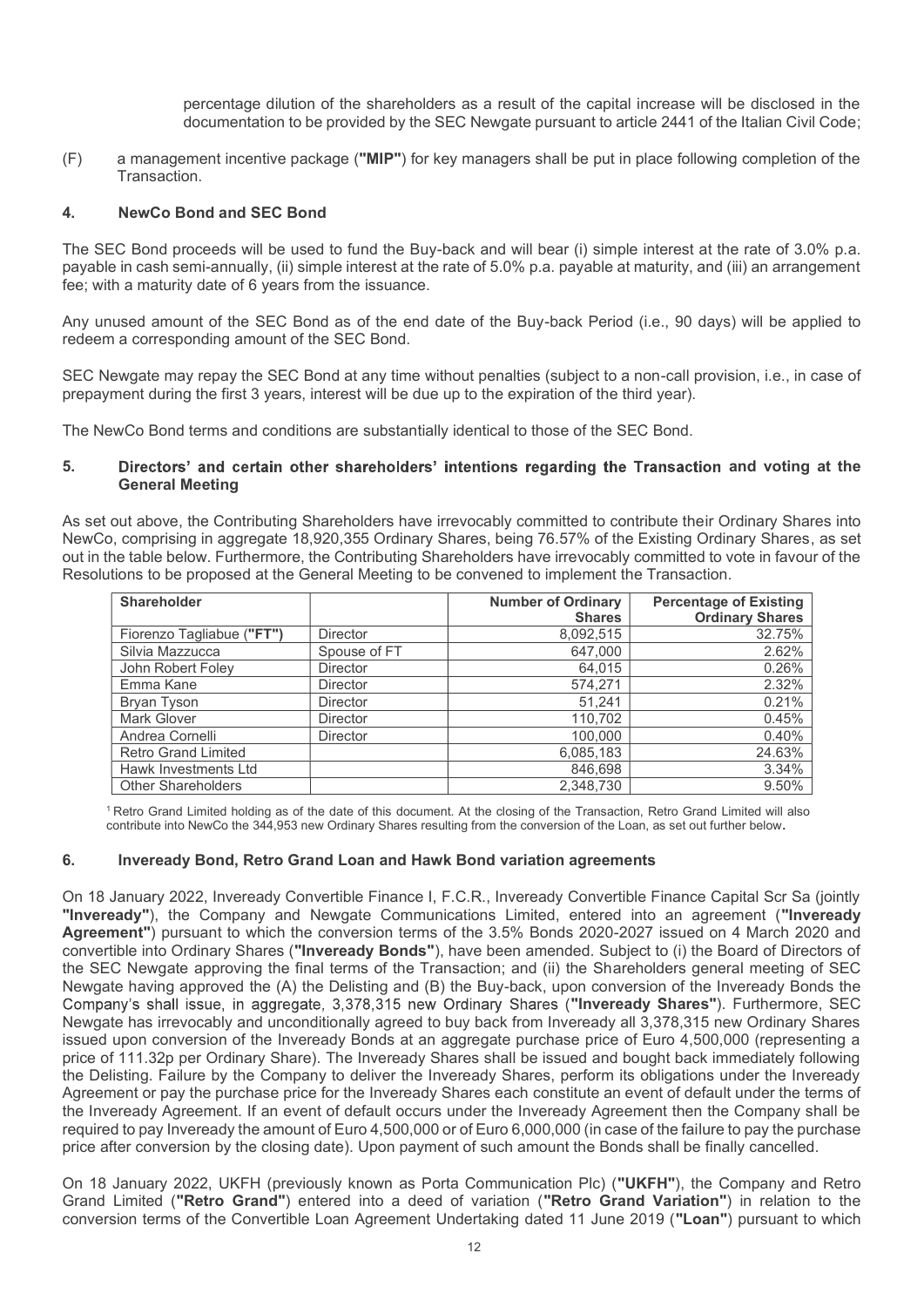they have agreed that (i) conditional on and immediately following completion of the Transaction, UKFH will transfer its rights, obligations and liabilities to the Company and the Company will assume the same ("Transfer"), including the debt due from UKFH to Retro Grand pursuant to the Loan with UKFH's full release effective against Retro Grand and following such transfer, Retro Grand will release UKFH from all of its obligations under the Loan; and (ii) conditional on and simultaneously with completion of the Transaction and the Transfer, the conversion of the residual amount of the capital due on the Loan, being £383,600.73 into 344,593 new Ordinary Shares (representing a conversion price of 111.32p). they have agreed that (i) conditional on and immediately following completion of the Transaction, UKFH will transfer<br>its rights, obligations and liabilities to the Company and the Company will assume the same ("Transfer"), they have agreed that (i) conditional on and immediately following completion of the deta from UKFH to Retro Grand pursuant to the Loan with UKFH's full release did due from and following such transfer, Retro Grand will re they have agreed that (i) conditional on and immediately following completion of the Transaction, UKFH will transfer<br>is rights, obligations and liabilities to the Company and the Company will assume the same (**"Transfer"**)

On 18 January 2022, UKFH and Hawk Investments Holding Limited entered into a deed of variation and waiver ("Hawk Variation") relating to the Discounted Capital Bond dated 3 August 2017 ("Hawk Bond") pursuant to which they have agreed among other things, (i) to extend the redemption date referred to in the Hawk Bond from 14 April arrangement fee in respect of the variation of the Hawk Bond in an amount equivalent to 1 per cent. of the outstanding amount of the Hawk Bond, which will be paid by 31 March 2022.

Fiorenzo Tagliabue is a director of SEC Newgate and substantial shareholder. Morton PTC Limited, as the trustee of the Edward Morton Family Trust, is the legal owner of Retro Grand (a substantial shareholder of the Company), and as the trustee of the Morton Family Trust, is the legal owner of Hawk. As a result, the entering into the Framework and party transactions pursuant to Rule 13 of the AIM Rules. In addition, the Retro Grand Variation and Hawk Variation constitute related party transactions pursuant to Rule 13 of the AIM Rules. 2023 to 23<sup>7</sup>April 2028<sup>2</sup> and (ii) to ensure that the Company will pay to Hawkaranangement fee in respect of the variation of the Hawk Bond in an amount equivale<br>amount of the Hawk Bond, which will be paid by 31 March 202

John Foley, Emma Kane, Brian Tyson, Mark Glover and Andrea Cornelli (each, SEC Newgate directors) and Silvia Mazzucca (spouse of Fiorenzo Tagliabue) are related parties under the AIM Rules. As a result, the commitments for the contribution of SEC shares into NewCo by those related parties constitute related party transactions pursuant to Rule 13 of the AIM Rules.

Accordingly, the independent Directors of the Company (being David Mathewson, Paola Bruni, Luigi Roth, Sergio Penna and Tom Parker), having consulted with the Company's Nominated Adviser, Arden Partners, consider that the terms of these transactions are fair and reasonable in so far as the Company's shareholders are concerned.

The Company expects a strong performance for the year ended 31 December 2021, significantly ahead of budget

Unaudited consolidated results (pre-minority interests) for the 11 months to November 2021 showed revenue of €78.6m, EBITDA of €10.6m and a PBT of €5.8m. In the same period, organic consolidated results (excluding

All major business segments have continued to deliver strong performances over the last two quarters.

At the end of 2021 the transfer of shares from Twister Group to SEC Newgate was completed and SEC Newgate will therefore consolidate the figures for SEC Newgate ME, based in Dubai, from 1 January 2022.

Particular new business achievements include securing a three-year project funded by the EU aimed at promoting Italian food abroad; the project covers 11 countries and is worth about €5m over its term. The Company believes this project creates a solid track record ahead of future EU-funded tenders, and highlights the increasing trend in cross selling and intercompany business which accounted for over  $\epsilon$ 300k of profit in the last quarter, with further significant prospects in the pipeline. terms of these transactions are fair and reasonable in so far as the Company's she<br>
8. Current Trading<br>
The Company expects a strong performance for the year ended 31 December 2<br>
forecasts, with over  $\epsilon$ 1 m of EBITDA deli 8. Current Trading<br>
The Company expects a strong performance for the year ended 31 December 2<br>
forecasts, with over  $\varepsilon$ 1 of EBITDA delivered during November alone.<br>
Unaudited consolidated results (pre-minority interests Unaudited consolidated results (pre-minority interests) for the 11 months to November 2021 showed revenue of<br>
478.6m, EBITDA of E10.6m and a PBT of E6.8m. In the same period, organic consolidated results (excluding<br>
acquis EBITDA of E10.6m and a PBT of E5.8m. In the same period, organic consolidated results (excluding<br>conss) showed revenues of E68.1m, EBITDA of E9.7m and PBT of E5.0m.<br>Thusiness segments have continued to deliver strong perfo

The Company believes that the Transaction and, consequently, the Delisting is the most appropriate means to achieve the Group's strategy, and has taken the following into consideration.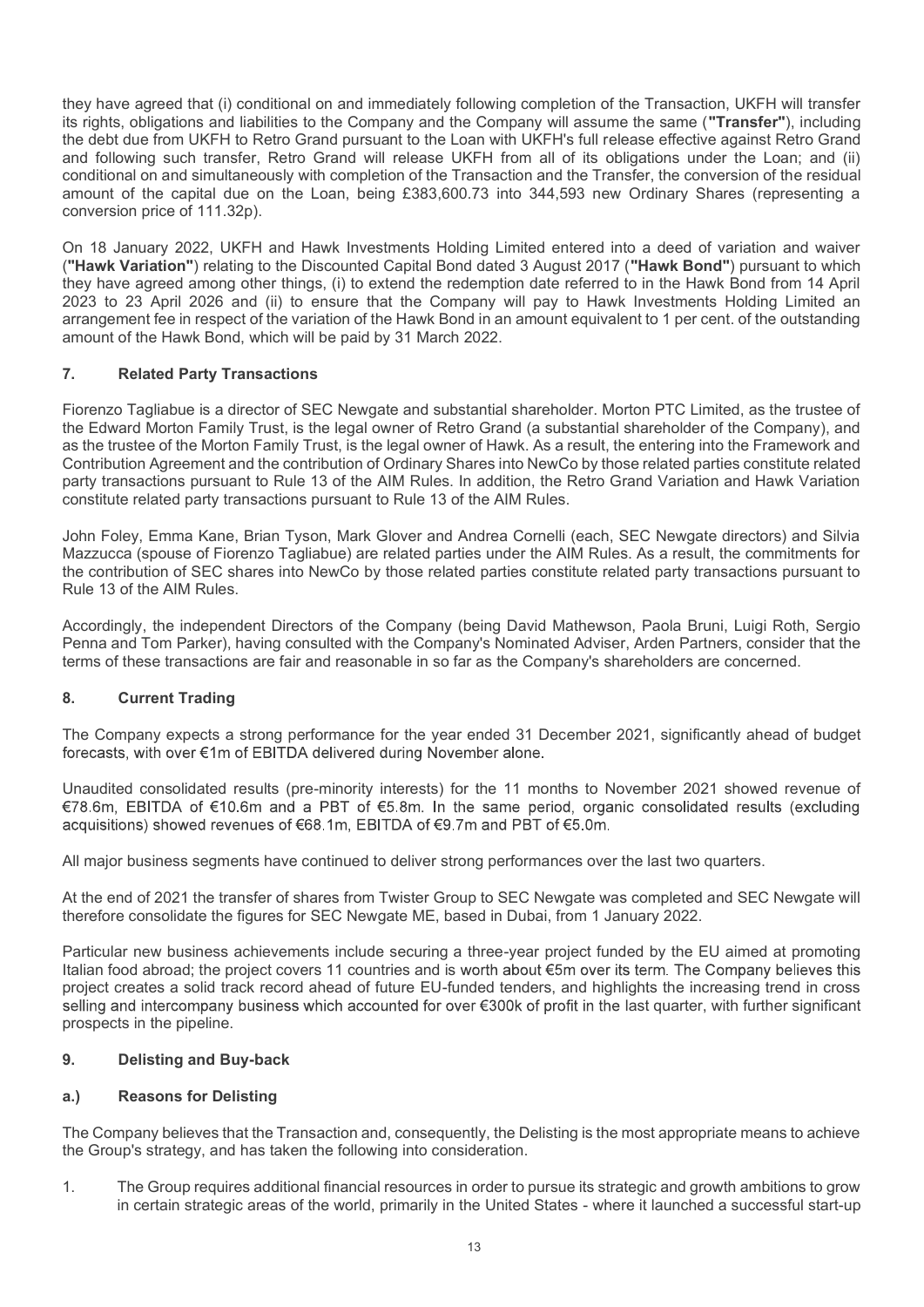in July 2020. SEC Newgate believes that its presence in the US should be more significant in order to become a recognised international player – and also in other strategic markets, for example Latin America.

- 2. In July 2020. SEC Newgate believes that its presence in the US should be more significant in order to become a recognised international player and also in other strategic markets, for example Latin America.<br>2. The Boa order to support the envisaged growth.
- 
- in July 2020. SEC Newgate believes that its presence in the US should be more significant in order a recognised international player and also in other strategic markets, for example Latin Americ<br>2. The Board considers th in July 2020. SEC Newgate believes that its presence in the US should be more significant in order to become<br>a recognised international player – and also in other strategic markets, for example Latin America.<br>The Board con merger of SEC S.p.A. and Porta Communications Group Plc in September 2019, which created a more profitable business and a significant international footprint and platform to tackle new opportunities. in July 2020. SEC Newgate believes that its presence in the US should be more significant in order to become<br>a recognised international player – and also in other strategic markets, for example Latin America.<br>2. The Board in July 2020. SEC Newgate believes that its presence in the US should be more significant in order to become<br>a recognised international player – and also in other strategic markets, for example Latin America.<br>2. The Board in July 2020. SEC Newgate believes that its presence in the US should be<br>a recognised international player – and also in other strategic markets, for<br>The Board considers that the Company would not be able to raise sufficie
- difficulty trading their Ordinary Shares and trading can negatively impact the SEC Newgate share price.
- enables the Company to refocus these resources and costs into the business.

The principal effects of the Delisting will be that:

- Shareholders will no longer be able to buy and sell Ordinary Shares (or CDIs representing Ordinary Shares) through a public stock market, further reducing the liquidity in the Ordinary Shares;
- the Company will no longer be required to announce material events, final or interim results;
- the Company will no longer be required to comply with many of the corporate governance requirements applicable to companies traded on AIM;
- no longer be required to disclose major shareholdings in the Company;
- merger of SEC S.p.A. and Porta Communications Group Pic in September 2019, which created a more<br>profitable business and a significant international footpint and platform to tackle new opportunities.<br>Trading volumes in the the Company will no longer be subject to the AIM Rules, with the consequence that Ordinary Shareholders will no longer be afforded the protections given by the AIM Rules. Such protections include a requirement to obtain shareholder approval for reverse takeovers and fundamental changes in the Company's business and to announce, inter alia, certain substantial and/ or related party transactions; and
- the Delisting may have either positive or negative taxation consequences for Shareholders. Shareholders who are in any doubt about their tax position should consult their own professional independent adviser immediately.

The principal effects of the Delisting will be that:<br>
Shareholders will no longer be able to buy and sell Ordinary Shares (or Circlin through a public stock market, further reducing the liquidity in the Ordinary<br>
the Compa Under the AIM Rules, the Delisting can only be effected by the Company after securing a special resolution of Shareholders in a general meeting and the expiry of a period of 20 clear Business Days from the date on which notice of the Delisting is given to the London Stock Exchange. In addition, a period of at least 5 clear Business Days following Shareholders' approval of the Delisting is required before the Delisting may become effective. At the General Meeting Shareholder approval will be sought for (amongst other matters) the Delisting. The resolution approving the Delisting will be conditional upon the approval of a resolution approving the Buy-back. • the Company will no longer be subject to the Disclosure, Guidance and Transparency Rules and will therefore<br>
• the Company will no longer be subject to the AIM Rules, with the consequence that Ordinary Shareholders<br>
• wi • the Company will no longer be subject to the AIM Rules, with the conser will no longer be afforded the protections given by the AIM Rules. Such probtain shareholder approval for reverse takeovers and fundamental chang to

2022.

Subject to the approval of the resolutions to be proposed at the General Meeting, SEC Newgate will establish a share purchase plan to buy back Ordinary Shares for a period of 90 days. The resolution approving the Buy-back will be conditional upon the approval of a resolution approving the Delisting.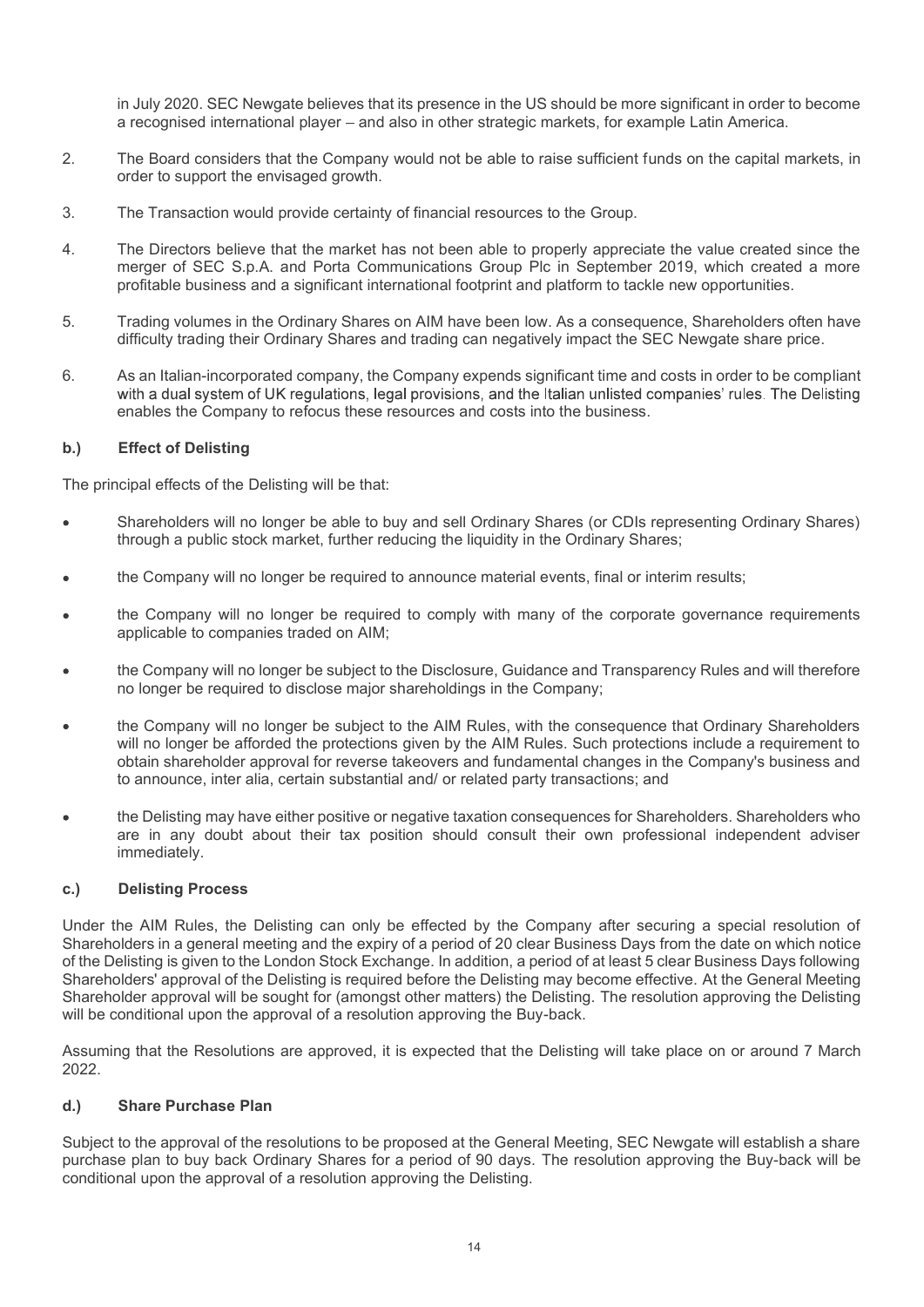Under the Buy-back SEC Newgate will instruct Arden Partners to make, in the period before Delisting, on-market purchases of the Company's Ordinary Shares up to an aggregate amount of 5,790,567 (such figure excludes the 3,378,315 new SEC Ordinary Shares to be issued post-Delisting and purchased by the Company pursuant to the Inveready Agreement) at a fixed price of 111.32p per share. Notwithstanding the price and daily volume restrictions set out in the Commission Delegated Regulation (EU) 2016/1052, the Company will make purchases outside of these Under the Buy-back SEC Newgate will instruct Arden Partners to make, in the period before Delisting, on-market<br>purchases of the Company's Ordinary Shares up to an aggregate amount of 5,790,567 (such figure excludes the<br>3,3 Shares. Under the Buy-back SEC Newgate will instruct Arden Partners to make, in the period before Delisting, on-market<br>purchases of the Company's Ordinary Shares up to an aggregate amount of 5,790,567 (such figure excludes the<br>3,3 Under the Buy-back SEC Newgate will instruct Arden Partners to make, in the period before Dyurchases of the Company's Ordinary Shares up to an aggregate amount of 5,790,567 (such following 378,315 new SEC Ordinary Shares t

the Buy-back will continue post-Delisting (for an overall period of 90 days) as indicated under paragraph e) below.

Further details of the Buy-back and its terms and conditions, including the relevant duration, are set out in Part 2 of this document.

The Company reserves the right to extend the Buy-back following the end of the Buy-back Period.

Following the Delisting, there will be no market facility for dealing in the Ordinary Shares, no price will be publicly quoted for the Ordinary Shares and the transfer of Ordinary Shares will be subject to the provisions of the Bylaws. The Buy-back will continue post-Delisting, as set out below, by means of a matched bargain facility or a similar facility to be implemented by the Company, who will communicate the Buy-back offer to the remaining Minority Shareholders Under the Buy-back SEC Newgate will instruct Arden Partnes to make, in the period before Delisting, on-marked the Dy-back SEC Ordinary Sordinary Sordinary Shares up to an aggregate amount of 5,790.567 (such figure excludes purchases of the Cordinary Softing Chinary Shares up to an aggregate amount of 5,790.567 (such figure sixulces the<br>sharehold Apsement) at a fixed price of 111.32p per share. Nowhitstanding the price and daily volume restri back. set out in the Commission Delegated Regulation (EU) 2016/1052, the Company wiptice and volume restrictions at the Buy-back Price due to the limited liquidity in the Shrees.<br>
Should any Minority Shareholders remain in the c this document.<br>
The Company reserves the right to extend the Buy-back following the end of the Buy-back Period<br>
e.) Ordinary Share dealing following Delisting<br>
Following the Delisting, there will be no market facility for The Company reserves the right to extend the Buy-back following the end of the Buy-back Period.<br>
• Ordinary Share dealing following Delisting<br>
Following the Delisting, there will be no market facility for dealing in the Or

Following completion of the Delisting, the Company does not intend to continue to comply with the QCA Corporate Governance Code.

The Company will continue to hold annual general meetings. The Company will also adopt new bylaws that are suitable for a private company whose shares are not traded on a public market.

back, to provide the opportunity for the non-Contributing Shareholders to sell all, some or none of their Ordinary Shares at a fixed price of 111.32p per Ordinary Share (being a premium of 29% on the closing price of SEC Newgate Ordinary Shares on 18 January 2022), depending on their own liquidity requirements and their view on the prospects of the Company going forward. The Contributing Shareholders have undertaken not to sell their Ordinary Shares in the Buy-back. to be implemented by the Company, who will communicate the Buy-back offer to the remaining Miniority Shareholders<br>host-Delisting. The Company is evaluating with Monte Titoli, Equiniti and Euroclear/CREST the appropriate wa post-Delisting. The Company is evaluating with Monte Titoli, Equiniti and Euroclear/CREST the appropriate way to<br>profit instructions about the Buy-back following Delisting and give them the opportunity to participate in th back.<br>
Following completion of the Delisting, the Company does not intend to continue to comply with the QCA Corporate<br>
Governance Code.<br>
Studience Code.<br>
The Company will continue to hold annual general meetings. The Comp Following completion of the Delisting, the Company does not intend to continue to comply with the QCA Corporate<br>
The Company will continue to hold annual general meetings. The Company will also adopt new bylaws that are<br>
s Following completion of the Delisting, the Company does not intend to continue to comply with the QGA Corporate<br>The Company will continue to hold annual general meetings. The Company will also adopt new bylaws that are<br>sui back, to provide the opportunity for the non-Contributing Shareholders to sell all<br>Shares at a fixed price of 11.1.32p per Ordinary Share (being a premium of 29% on<br>Grainary Shares on 18 January 2022), depending on their o

period of 90 days. The Company reserves the right to extend the Buy-back following the end of the Buy-back Period. this document.

.

Shareholders should be aware that if the Resolutions are approved by the requisite majority and Delisting occurs, in the event they retain a holding in Ordinary Shares at Delisting, they will hold their Ordinary Shares in an unlisted company. While the Ordinary Shares will remain freely transferable, it is likely that the liquidity and marketability of the Ordinary Shares will, in the future, be constrained and the value of the Ordinary Shares may be adversely affected as a consequence.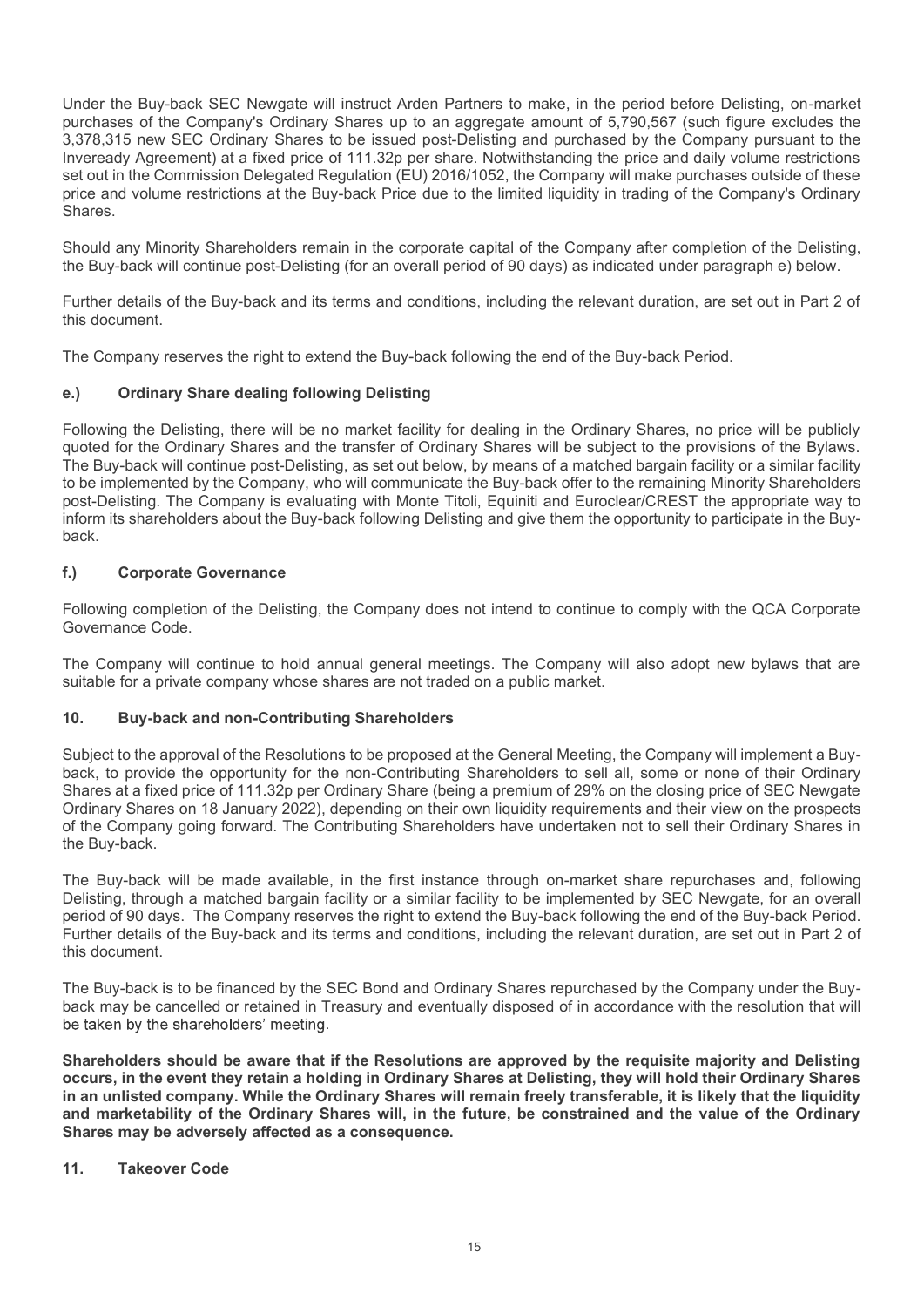The Takeover Code does not apply to the Company but the Company's Bylaws do contain mandatory bid<br>requirements. The mandatory takeover provisions contained in the Company's Bylaws will not be triggered by the<br>Transaction a requirements. The mandatory takeover provisions contained in the Company's Bylaws will not be triggered by the Transaction as the Contribution will occur following Delisting. The Takeover Code does not apply to the Company but the Company's Bylaws do contain mandatory bid<br>requirements. The mandatory takeover provisions contained in the Company's Bylaws will not be triggered by the<br>Transaction a The Takeover Code does not apply to the Company but the Company's B<br>requirements. The mandatory takeover provisions contained in the Company's B<br>Transaction as the Contribution will occur following Delisting.<br>After the Del The Takeover Code does not apply to the Company but the Company's Bylaws do contain mandatory bide<br>requirements. The mandatory takeover provisions contained in the Company's Bylaws will not be triggered by the<br>Transaction The Takeover Code does not apply to the Company but the Company's Bylaws do contain mandatory bid<br>requirements. The mandatory takeover provisions contained in the Company's Bylaws will not be triggered by the<br>Transacton as

After the Delisting the Company's Bylaw provisions on mandatory takeover will cease to have effect and consequently of the Transaction.

is set out at the end of this document. The Company requires Shareholder approval (i) for the Delisting; and (ii) to purchase Ordinary Shares pursuant to Article 2357 et seq. of the Italian Civil Code to implement the Buy-back.

# Delisting approval

AIM Rules, resolution 1 requires the approval of 75% of the Shareholders present and voting at the meeting.

# Buy-back Approval

The Takeover Code does not apply to the Company but the Companys Bylaws do contain mandatory bidrequirements. The mandatory takeover provisions contained in the Company's Bylaws will not be triggered by the Transaction as The Takeover Code does not apply to the Company but the Company's Bylaws do contain mandatory bid<br>Transaction as the Contribution will occur following Delisting.<br>Transaction as the Contribution will occur following Delisti of Articles 2357 and 2357-ter of the Italian Civil Code, the Buy-back of Ordinary Shares must be authorised by the Shareholders' Meeting, which shall determine the terms and conditions of the purchase, indicating in particular the maximum number of shares to be purchased, the duration (not exceeding eighteen months) for which the authorisation After the Delisting the Company's Bylaw provisions on mandatory takeover will cease to have effect and consequently<br>of the Transaction.<br>The Transaction.<br>**12. General Meeting**<br>A notice convening a General Meeting of the Com in first and second call, if approved by more than 50% of the Shareholders present and voting at the meeting. 12. **General Meeting**<br>
12. **General Meeting** of the Company, which is to be held at 11:00<br>
is set out at the end of this document. The Company requires Shareholder approva<br>
purchase Ordinary Shares pursuant to Article 235 A notice convening a General Meeting of the Company, which is to be held at 11:00 a.m. (CET) on 10 February 2022<br>is est out at the end of this document. The Company requires Shareholder approval (i) for the Delisting; and A notice convening a General Meeting of the Company, which is to be held at 11:00 a.m. (CET) on 10 February 2022<br>Is set out at the end of this document. The Company requires Shareholder approval (i) for the Delisting: and is est out at the end of this document. The Company requires Shareholder approval (i) for the Delisting; and (ii) to<br>purchase Ordinary Shares pursuant to Article 2357 et seq. of the Italian Civil Code to implement the Buy-Delisting approval<br>Resolution 1 is to approve the Delisting back, and is conditional on the passing of resolution 2. In accordance with the<br>AIM Rules, resolution 1 requires the approval of 75% of the Shareholders present a Delisting approval<br>Resolution 1 is to approve the Delisting back, and is conditional on the passing of resolution 2. In accordance with the<br>RuM Rules, resolution 1 requires the approval of 75% of the Shareholders present a Resolution 1 is to approve the Delisting back, and is conditional on the passing of resolution 2. In accordance with the AIM Rules, resolution 1 requires the approval of 75% of the Shareholders present and voting at the me Buy-back Approval<br>
Resolution 2 is to approve the purchase of Ordinary Shares to implement the Buy-back, and is conditional on the<br>
passing of resolution 1. From an Italian law compliance perspective, it shold the noted th Resolution 2 is to approve the purchase of Ordinary Shares to implement the Buy-back, and is conditional on the<br>passing of resolution 1. From an Italian law complience perspective, it should be noted that, pursuant to the

to the Resolution.

of Articles 2357 and 2357-tero f the Italian Civil Code, the Buy-back of Ordinary Shares must be authrorised by the Buy-back of Ordinary Shares must be authrorised by the manninum momentof shares to be purchased, indicatio Shareholders' Meeting, which shall determine the terms and conditions of the purchase i, indicating in particular the terms of the mattern and the mattern and the mattern and the mattern and the mattern of the shareholders maximum number of the fares to be purchased, the duration (not exceeding eighteen months) for which the authrorisation<br>is igranted, the minimum consideration and the maximum consideration. Resolutions of the General Meetin is granted, the minimum consideration and the maximum consideration. Resolutions of the General Meeting are valid, in this and second call, if approved by more than 50% of the Shareholders present and voting at the meeting in first and second call, if approved by more than 50% of the Shareholders present and voting at the meeting.<br>12.1 Terms and condition of the purchase<br>Article 2357 of the Italian Civil Code states that the company may not 12.1 Terms and condition of the purchase<br>
Article 2357 of the Italian Civil Code states that the company may not purchase its own<br>
the limits of the distributable profits and available reserves resulting from the last duly Article 2357 of the Italian Civil Code states that the company may not purchase its own Ordinary Shares cosept within<br>the limits of the distributable profits and available reserves resulting from the last duly approved bal amount to 6485,027.65 and to 619,810,879 on 31 December 2020). Only fully paid-up shares may be purchared The request for authorisation to buy back and dispose of its own Ordinary Shares is intended to enable the Co carry The request for authorisation to buy back and dispose of its own Ordinary Shares its coarry out the Buy-back. Any Ordinary Shares purchased by the Company purs<br>beither cancelled or retained in Treasury and eventually dispo either cancelled or retained in Treasury and eventually disposed of in accordance with the resolution that will be taken<br>thy the shareholders' meeting.<br>The aximum number of Ordinary Shares to be purchased and duration<br>A ma

Buy-back Period the Company may decide to make purchases at different offer prices where the maximum offer price

make purchases using any of the methods permitted by current regulations.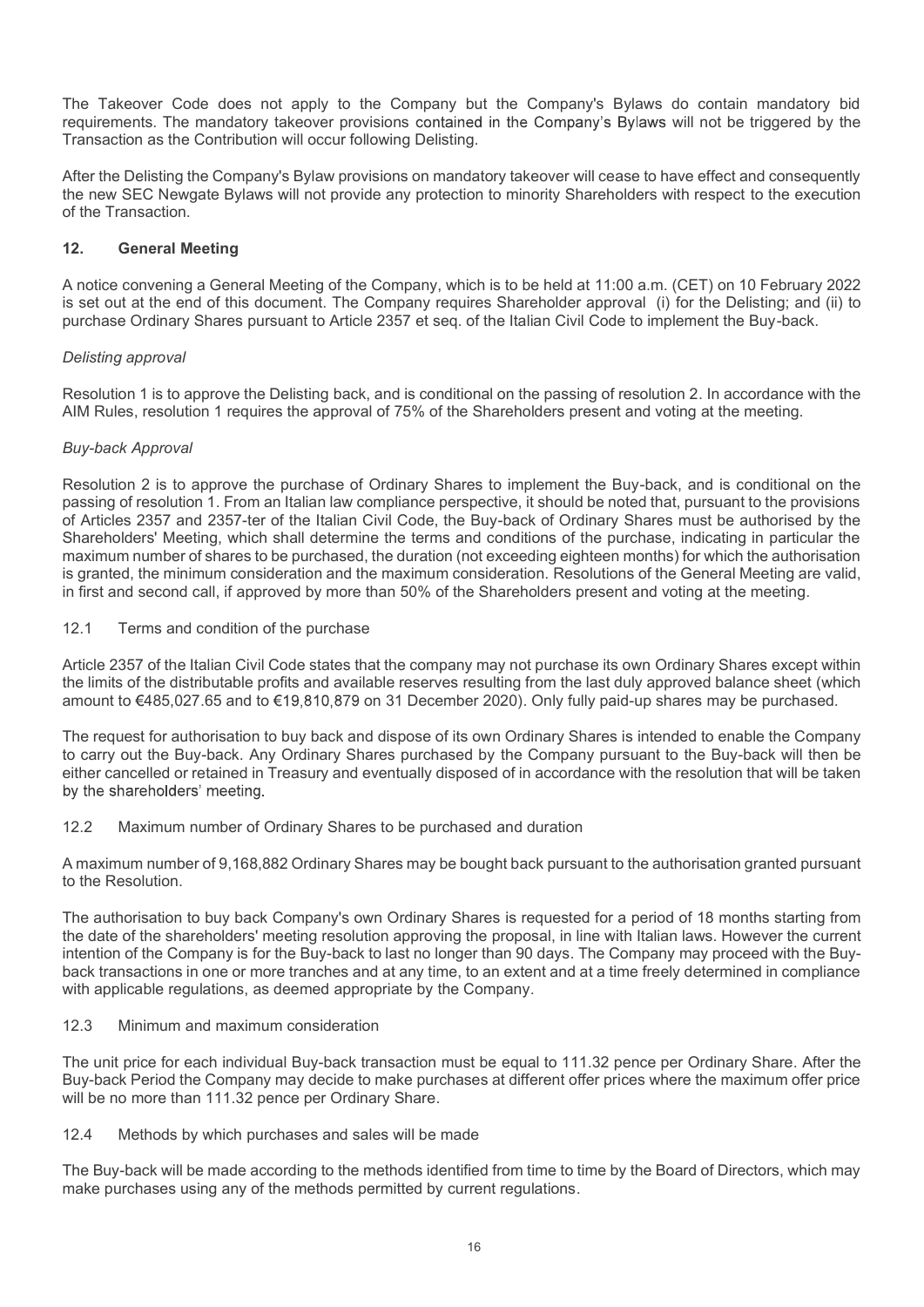The Board of Directors, with reference to the disposal (sale) of own Ordinary Shares purchased on the basis of the<br>Resolution or in any case in the Company's portfolio, proposes that they may be carried out pursuant to Art Resolution or in any case in the Company's portfolio, proposes that they may be carried out pursuant to Article 2357 ter of the Italian Civil Code, at any time, in whole or in part, according to any of the methods permitted by current regulations, to be identified, from time to time, at the discretion of the Board of Directors. The Board of Directors, with reference to the disposal (sale) of own Ordinary Sha<br>Resolution or in any case in the Company's portfolio, proposes that they may be cale<br>ter of the Italian Civil Code, at any time, in whole or The Board of Directors, with reference to the disposal (sale) of own Ordinary Shares purchased on the basis of the Resolution or in any case in the Company's portfolio, proposes that they may be carried out pursuant to Art The Board of Directors, with reference to the disposal (sale) of own Ordinary Sharehold<br>on or in any case in the Company's portfolio, proposes that they may be car<br>fer of the Italian Civil Code, at any time, in whole or in The Board of Directors, with reference to the disposal (sale) of own Ordinary Shares punctles<br>oblition or in any case in the Company's portfolio, proposes that they may be carried ot<br>fer of the Italian Civil Code, at any t

# consult an appropriate professional adviser.

It is the responsibility of all Overseas Shareholders to satisfy themselves as to the observance of any legal requirements in their jurisdiction, including, without limitation, any relevant requirements in relation to the ability of such holders to participate in the Buy-back.

# General Meeting

The Board of Directors, with reference to the disposal (sale) of own Ordinary Shares purchased on the basis of the<br>Resolution or in any case in the Company's portfolio, proposes that they may be carried out pursuant to Art at the end of this document. Shareholders with voting rights have the right to attend the Shareholders' Meeting. Pursuant to article 83-sexies of Legislative Decree no. 58/98, the entitlement to participate in the Shareholders' Meeting and to vote is subject to the receipt by the Company of the notice issued by an authorised intermediary in accordance with current legislation. Therefore, we invite the Shareholders holding CDIs, representing SEC Newgate regulations, to be identified, from time to time, at the discretion of the Board of Directors.<br>
Shareholders who are in any doubt as to their tax position in respect of the Delisting and the Buy-back should<br>
consult an app "CDI Intermediary"). The Company must receive voting instructions from the CDI Intermediary by no later than 1<br>February 2022, being the end of the seventh trading day prior to the date set for the Shareholders' Meeting on 13. Taxation<br>
Shareholders who are in any doubt as to their tax position in respect of the Delisting and the Buy-back should<br>
14. Overseas Shareholders<br>
14. Weresas Shareholders<br>
16. The responsibility of all Overseas Shar call. However, the right of CDI Holders to attend and vote remains unaffected if the communications are received by Shareholders who are in any doubt as to their tax position in respect of the Delisting and the Buy-back should<br>
14. Overseas Shareholders<br>
14. Overseas Shareholders<br>
14. Universeas Shareholders<br>
15. It is the responsibilit beginning of the proceedings of the shareholders' meeting of the first call.

Pursuant to Article 106, paragraph 2, of D. L. no. 18 of March 17, 2020 on "Measures to strengthen the National Health Service and economic support for families, workers and businesses related to the epidemiological emergency from COVID-19", converted with amendments into Law no. 27 of April 24, 2020, whose effectiveness has been last extended by Decree-Law no. 228 of December 20, 2021 (the "Decree"), the Shareholders' Meeting will be held exclusively by means of telecommunications that will ensure the identification of participants, their participation and the exercise of voting rights, without in any case the need for the chairman and the secretary taking the minutes to be in the same place. Voting procedures by correspondence or electronic means are not envisaged. The Company will<br>provide the shareholders' entitled to attend the Shareholders' Meeting and exercise their voting rights with ap instructions to allow access to the meeting after identifying the participants. Those entitled to participate in the Shareholders' Meeting and exercise their voting rights must send a request to the address secrp@legalmail.it enclosing the aforementioned documentation certifying their entitlement to participate in the Shareholders' Meeting and exercise their voting rights pursuant to Article 83-sexies of Legislative Decree no. 58/98, with an Identification Document (in case of a legal entity, copies of the documentation proving the powers of representation to be attached). To facilitate the verification activities, the Company recommends that the documentation should be sent promptly and<br>in any case by 9 February 2022. The Company may ask for further documentation for the purpose of identify accordance with current legislation. Therefore, we invite the Shareholders holding CDIs, representing SEC Newgate Sp.A. ordinary shares, listed on AMM to contact the intermediary where the abovementic ordinary and the comp Pursuant to Article 106, paragraph 2, of D. I. n. 18 of March 17, 2020 on "Measures to strengthen the National Health<br>Service and economic support for families, workers and businesses related to the epidemiological emergen COVID-19" converted with mendments into Law no. 27 of April 24, 2002, whose effectiveness has been last to the Certified mail and the certified by persons has the lest exclusively by means of telecommunications that will e

# VOTING BY PROXY

accordance with the laws and regulations in force. To this end, a proxy form is available on the website collect the proxies, by sending it by registered mail to the Company's registered office, via Ferrante Aporti 8, 20125<br>Milan, or by sending it to the certified mail address secrp@legalmail.it. It is necessary that the orig sent to the Company.

The terms and conditions of the participation at the Shareholders' Meeting described in this Circular and the Notice of General Meeting may be subject to changes and/or additions in relation to the COVID-19 (CoronaVirus) health emergency measures. Any change and/or addition to the information contained in this notice of call will be made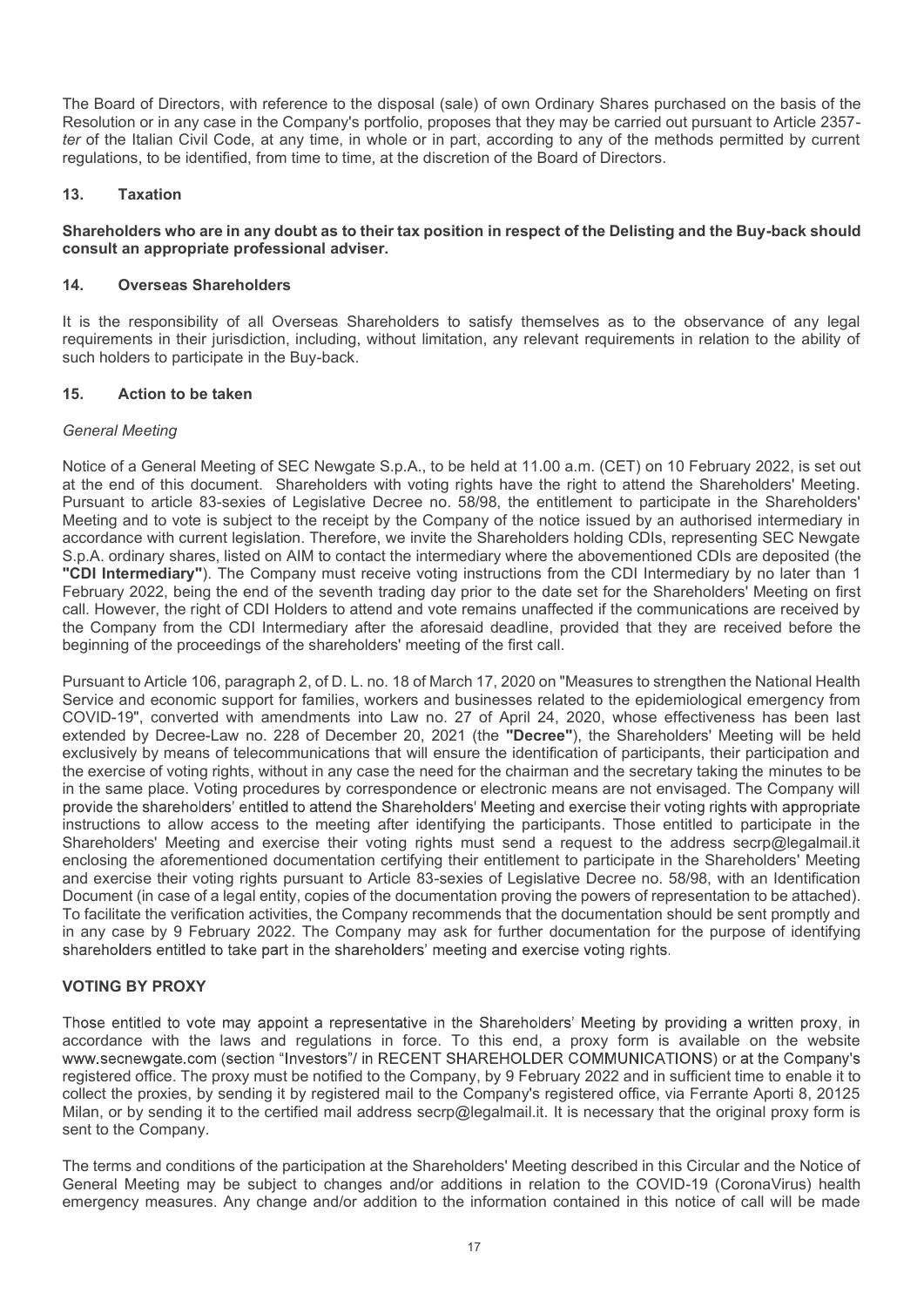available through the website www.secnewgate.com (section "Investors" / in Shareholders' Meetings) and in the other<br>ways required by law or regulation.<br>16. Recommendation<br>The Directors unanimously recommend Shareholders to Savailable through the website www.secnewgate.com (section "Investors" / in Shareholders' Meetity<br>ways required by law or regulation.<br>**16. Recommendation**<br>The Directors unanimously recommend Shareholders to vote in favour

Example through the website www.secnewgate.com (section "Investors" / in Share<br>
16. Recommendation<br>
16. Recommendation<br>
16. Recommendation<br>
16. Recommendation<br>
16. Recommendation<br>
16. Recommendation<br>
16. Recommendation<br>
16 available through the website www.secnewgate.com (section "Investors" / in Shareholders' Meetings) and in the other<br>ways required by law or regulation.<br>The Directors unanimously recommend Shareholders to vote in favour of available through the website www.secnewgate.com (section "Investors" / in Shareholders' Meetings) and in the other<br>ways required by law or regulation.<br>The Directors unanimously recommend Shareholders to vote in favour of available through the website www.secnewgate.com (section "Investors" / in Shareholders' Meetings) and in the other<br>ways required by law or regulation.<br>16. Recommendation<br>The Directors unanimously recommend Shareholders to available through the website www.secnewgate.com (section "Investors" / in Shareholders' Meetings) and in the other<br>ways required by law or regulation.<br>16. Recommendation<br>The Directors unanimously recommend Shareholders to publication of this document).

The Directors make no recommendations to Shareholders in relation to participation in the Buy-back.

If you are in doubt about what action to take or need advice in relation to the Buy-back, you should consult an independent financial adviser, authorised under the Financial Services and Markets Act 2000, without delay.

Yours faithfully

John Foley

Non-Executive Chairman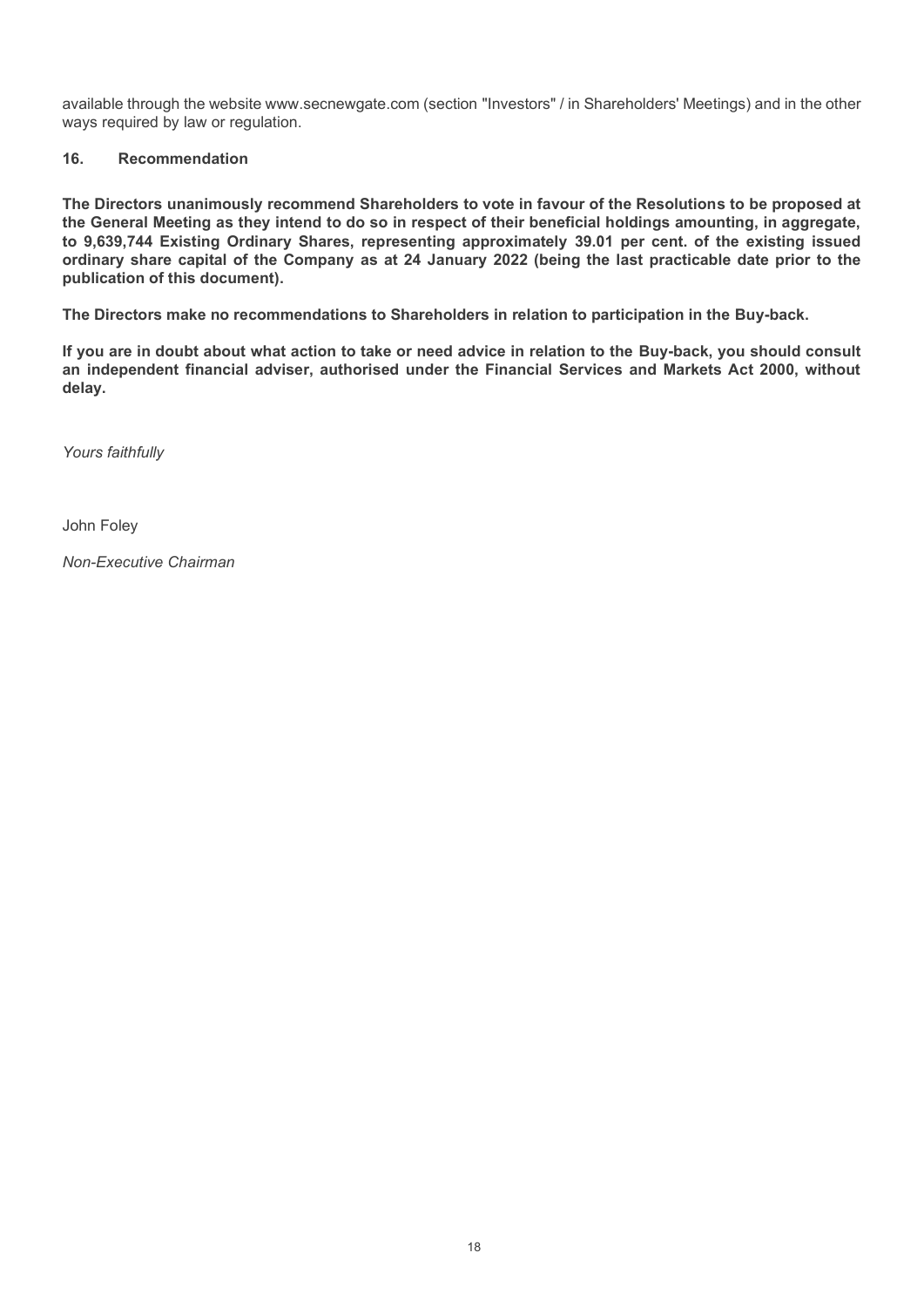# PART 2 FURTHER INFORMATION ON THE SHARE PURCHASE PLAN

**FURTHER INFORMATION ON THE SHARE PURCHASE PLAN**<br>The Board intends to return up to £10.4million to Minority Shareholders via a share purchase plan. The Board has<br>considered a number of methods for returning value to Minori considered a number of methods for returning value to Minority Shareholders and concluded that the share purchase

**PART 2**<br> **PART 2**<br> **PART 2**<br> **PART 2**<br> **PART 2**<br> **PART 2**<br> **PART 2**<br> **PART 2**<br> **PART 2**<br> **PART 2**<br> **PART 2**<br> **PART 2**<br> **PART 2**<br> **PART 2**<br> **PART 2**<br> **PART 2**<br> **PART 2**<br> **PART 2**<br> **PART 2**<br> **PART 2**<br> **PART 2**<br> **PART 2**<br> **P FURTHER INFORMATION ON THE SHARE PURCHASE PLAN**<br>The Board intends to return up to £10 4million to Minority Shareholders via a share purchase plan. The Board has<br>considered a number of methods for returning value to Minori Shares for a period of 90 days. The maximum number of shares that may be repurchased under the share purchase plan is 9,168,882 Ordinary Shares (inclusive of the Inveready Shares, as detailed in Part 1 of this document), allowing **EXECT SHARE PURCHASE PLAN**<br>
The Board intends to return up to £10.4million to Minority Shareholders via a share purchase plan. The Board has<br>
considered a number of methods for returning value to Minority Shareholders and **EXECT:**<br> **EXECT:**<br> **EXECT:**<br> **EXECT:**<br> **EXECT:**<br> **EXECT:**<br> **EXECT:**<br> **EXECT:**<br> **EXECT:**<br> **EXECT:**<br> **EXECT:**<br> **EXECT:**<br> **EXECT:**<br> **EXECT:**<br> **EXECT:**<br> **EXECT:**<br> **STOREDGEANT:**<br> **STOREDGEANT:**<br> **STOREDGEANT:**<br> **STOREDGEANT: FURTHER INFORMATION ON THE SHARE PURCHASE PLA**<br>The Board intends to return up to £10.4million to Minority Shareholders via a share pureonsidered a number of methods for returning value to Minority Shareholders and conclud

# 1. In the Buy-back period before Delisting

SEC Newgate will instruct Arden Partners, the Company's broker, to make on-market purchases of the Company's Ordinary Shares up to an aggregate amount of 5,790,567 (such figure excluding the 3,378,315 new SEC Ordinary Shares to be issued post-Delisting and purchased by the Company pursuant to the Inveready Agreement) at a fixed price of 111.32p per share. The programme will be independently managed by Arden, which will make trading decisions independently and without the influence of the Company. at the Buy-back present of the resolution of windlivity shareholders was a share purchase plant. The board name<br>of dianumber of methods for returning value to Minority Shareholders and concluded that the share purchase<br>be eva number of metanology or leading wate to wincling value and contracted and the share purchases of the approval of the resolutions to be proposed at the General Meeting, SEC Newgate will buy-back Ordinary to the approval my shareholders, with are not participating in the Compillation, to sell their Urdinary Shares. The buy-back<br>arried out at a fixed price of 111.32p per Ordinary Share.<br>-back will take place in two stages:<br>In the Buy-back p

Notwithstanding the price and daily volume restrictions set out in the Commission Delegated Regulation (EU) 2016/1052, purchases by the Company are likely to be made outside of these price and volume restrictions market conditions, share price, trading volume and other factors.

Shareholders wishing to sell Ordinary Shares or CDIs in the on-market Buy-back should contact their broker or financial intermediary.

day following the day on which the repurchase occurred.

# 2. In the Buy-back period following Delisting

Should any Minority Shareholders remain in the corporate capital of the Company after completion of the SEC Newyate will instruct Arden Partners, the Company's broker, to make on-market purchases of the Company's Ordinary Shares to to an aggregate amount of 5,790,567 (such figure excluding the 3,378,315 company Sucret and th matched bargain facility or a similar facility to be implemented by the Company, who will communicate the Buy-back offer to the remaining Minority Shareholders post-Delisting. The Company is evaluating with Monte Titoli, Equiniti and Euroclear/CREST the appropriate solutions to inform its shareholders about the Buy-back following Delisting and give them the opportunity to participate in the Buy-back. Notwithstanding the price and daily volume restrictions set out in the Commission Delegated Regulation (EU)<br>2016/1052, purchasse by the Company are likely to be made outside of these prios and volume restrictions<br>at the Bu manket conditions, share price, trading volume and other ractors.<br>
Shareholders wishing to sell Ordinary Shares or CDIs in the on-market Buy-back should contact their broker<br>
or financial intermediary.<br>
The Company will an The Company will announce any market repurchases prior to Delisting no later than 7.30 a.m. on the business<br>day following the day on which the repurchase occurred.<br>2. In the Buy-back period following Delisting<br>Should any M The Company will amounte any makinet repurcinates prior to Delisting the der company after completion of the Distingential of the Company after completion of the Distingential any Minority Shareholders remain in the corpor

The Company will provide further details to Shareholders regarding the structure of the post-delisting Buyback and the means to participate in such Buy-back following the Delisting.

Treasury and eventually disposed of in accordance with the resolution that will be taken by the shareholders' meeting.

The authority under the Buy-back Resolution will remain in force for 18 months after the date of the shareholders

# Matched Bargain Facility

After the end of the Buy-back Period the Company intends to make arrangements for a Matched Bargain Facility or similar facility to assist Shareholders to trade Ordinary Shares. The Matched Bargain Facility will be administered directly by the Company. Under the Matched Bargain Facility, Shareholders or persons wishing to acquire or dispose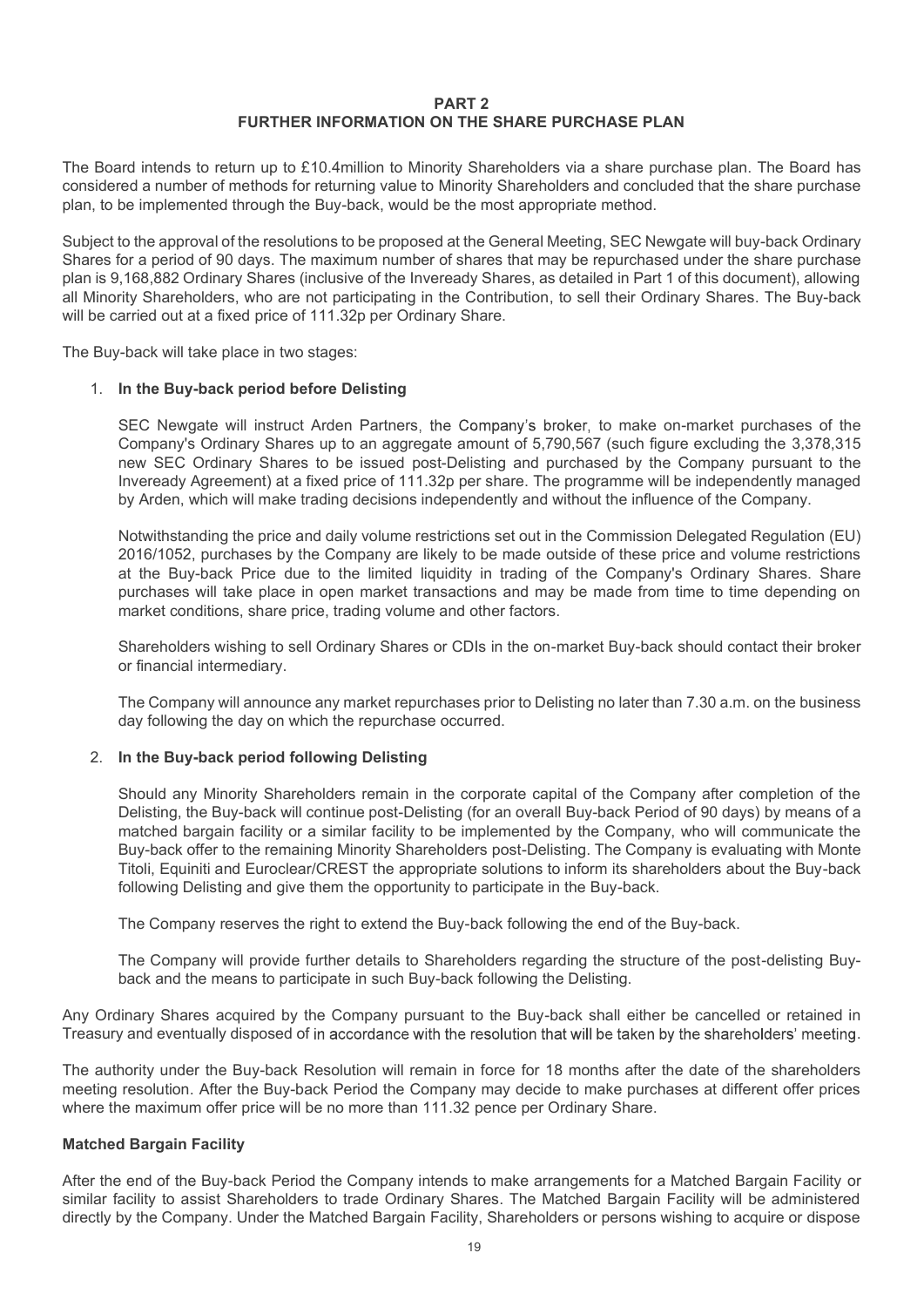of Ordinary Shares will be able to leave an indication with the Company of the number of Ordinary Shares that they are prepared to buy or sell at an agreed price. In the event that the Company is able to match that order with an opposite sell or buy instruction, they would contact both parties to arrange the trade. Should the Company put in place the Matched Bargain Facility, details will be made available to Shareholders on the Company's website at www.secnewgate.com. However, in carrying out such activities, the Company will take no responsibility to match up Shareholders wishing to sell and purchase Ordinary Shares, and no responsibility in respect of the time frame in which introductions or communications (if any) are made or as to the price at which any trades might take place.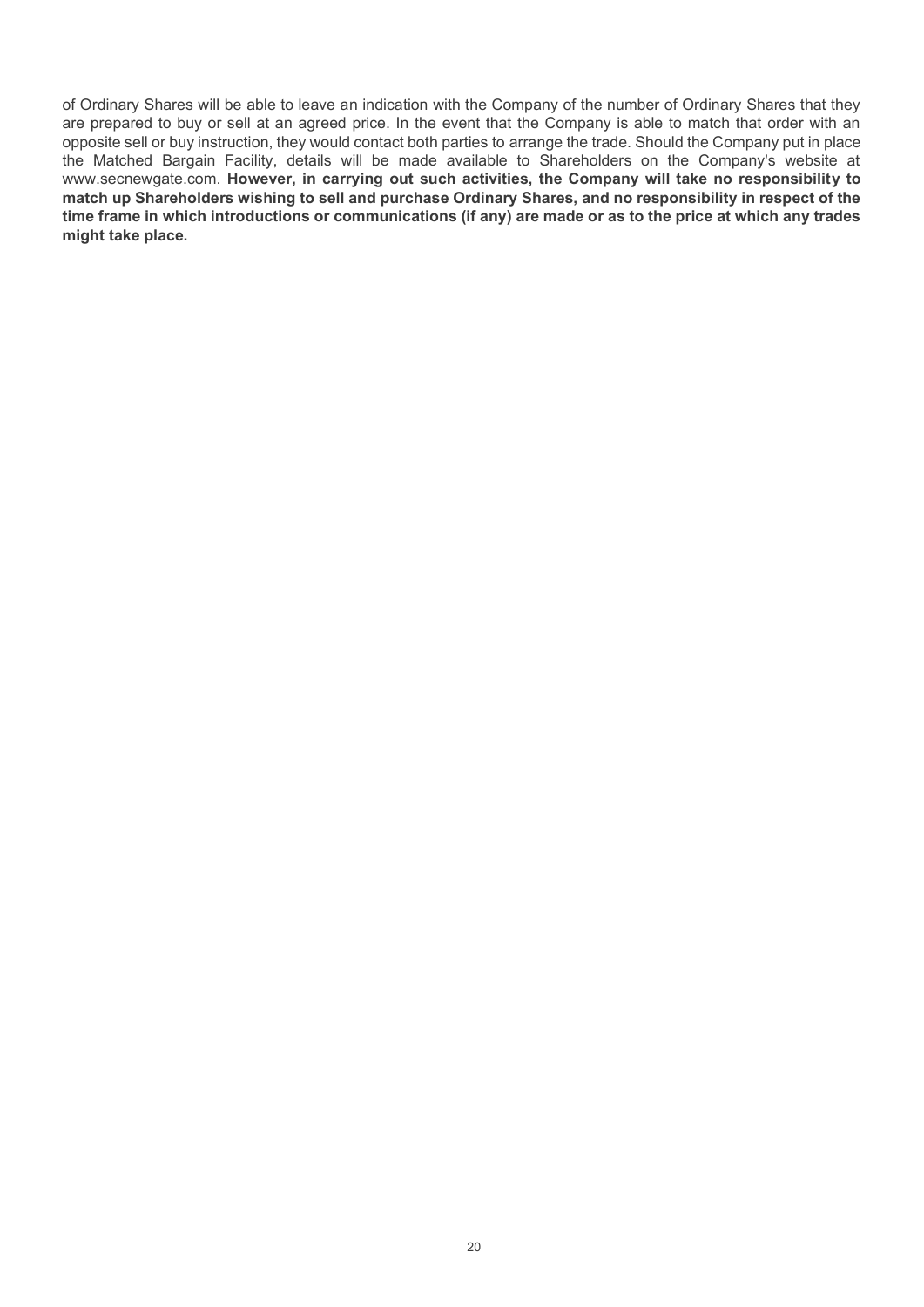# NOTICE OF GENERAL MEETING

# SEC Newgate S.p.A.

(Incorporated under the laws of Italy and registered in Italy with registered number 09628510159)

NOTICE OF GENERAL MEETING<br>
SEC Newgate S.p.A.<br>
(Incorporated under the laws of Italy and registered in Italy with registered number 09628510159)<br>
NOTICE IS HEREBY GIVEN THAT a general meeting of SEC Newgate S.p.A. (the "Co **MOTICE OF GENERAL MEETING<br>
SEC Newgate S.p.A.**<br> *(Incorporated under the laws of Italy and registered in Italy with registered number 09628510159)*<br> **NOTICE IS HEREBY GIVEN THAT** a general meeting of SEC Newgate S.p.A. (t MOTICE OF GENERAL MEETING<br>
SEC Newgate S.p.A.<br>
(Incorporated under the laws of Italy and registered in Italy with registered number 0962851015<br>
NOTICE IS HEREBY GIVEN THAT a general meeting of SEC Newgate S.p.A. (the "Comp

- 1. Conditional upon Resolution 2 being approved by the Shareholders at the Meeting, Delisting of the Company's shares from AIM UK, as described in the circular to shareholders of the Company dated 25 January 2022 (the "Circular"). **SEC Newgate S.p.A.**<br>
(Incorporated under the laws of Italy and registered in Italy with registered number 09628510<br>
NOTICE IS HEREBY GIVEN THAT a general meeting of SEC Newgate S.p.A. (the "Commeans of telecommunication a
- 2. Conditional upon Resolution 1 being approved by the Shareholders at the Meeting, approval of the proposal to purchase and dispose of own shares as described in the Circular.

By order of the Board: **Registered Office** Board: **Registered Office** Registered Office

Maurizio Maione Company Secretary

Via Ferrante Aporti 8 20125 Milan Italy

Conditional upon Resolution 2 being approved by the Shareholders at the Meeting, Delisting of the Company's<br>
shares from AIM UK, as described in the circular to shareholders of the Company dated 25 January 2022<br>
2. Conditi subject to changes and/or additions in relation to the COVID-19 (CoronaVirus) health emergency measures. Any change and/or addition to the information contained in this notice of call will be made available through the website

# SHARE CAPITAL AND SHARES WITH VOTING RIGHTS

2. Conditional upon Resolution 1 being approved by the Shareholders at the Meeting, approval of the proposal<br>
to purchase and dispose of own shares as described in the Circular.<br>
<br>
Dated: 25 January 2022<br>
By order of the paid-up share capital of SEC Newgate S.p.A., equal to Euro 2,471,092.20, is divided into 24,710,922 ordinary shares with no express nominal value. Each of the 24,710,922 ordinary shares, with no par value, gives the right to vote. As Dated: 25 January 2022<br>
By order of the Board:<br>
Manyizol Maione<br>
Company Secretary<br>
20125 Milan<br>
20125 Milan<br>
20126 Milan<br>
20126 Milan<br>
20126 Milan<br>
20126 Milan<br>
20126 Milan<br>
20126 Milan<br>
20126 Milan<br>
20126 Milan<br>
20126 Mi of its own shares.

# ENTITLEMENT TO PARTICIPATE IN THE SHAREHOLDERS' MEETING AND REPRESENTATION AT THE SHAREHOLDERS' MEETING

Naturation was enter and conditions of the participation at the Shareholders' Meeting described in this notice of call may be subted to changes andor additions of the participation at the Shareholders' Meeting described in at the end of this document. Shareholders with voting rights have the right to attend the Shareholders' Meeting. Pursuant to article 83-sexies of Legislative Decree no. 58/98, the entitlement to participate in the Shareholders' Meeting and to vote is subject to the receipt by the Company of the notice issued by an authorised intermediary in accordance with current legislation. Therefore, we invite the Shareholders holding CDIs, representing SEC Newgate The terms and conditions of the participation at the Shareholders' Meeting described in this notice of call may be<br>subject to changes and/or addition to the information contained in this notice of call will be made availab The terms and conditions of the participatem at the Shareholders' Meeting described in this notice of call may be<br>tablect to changes and/or additions in relation to the COVID-19 (CoronaVirus) health emergency measures. Any February 2022, being the end of the seventh trading day prior to the date set for the Shareholders' Meeting on first call. However, the right of CDI Holders to attend and vote remains unaffected if the communications are received by the Company from the CDI Intermediary after the aforesaid deadline, provided that they are received before the beginning of the proceedings of the shareholders' meeting of the first call.

Pursuant to Article 106, paragraph 2, of D. L. no. 18 of March 17, 2020 on "Measures to strengthen the National Health Service and economic support for families, workers and businesses related to the epidemiological emergency from